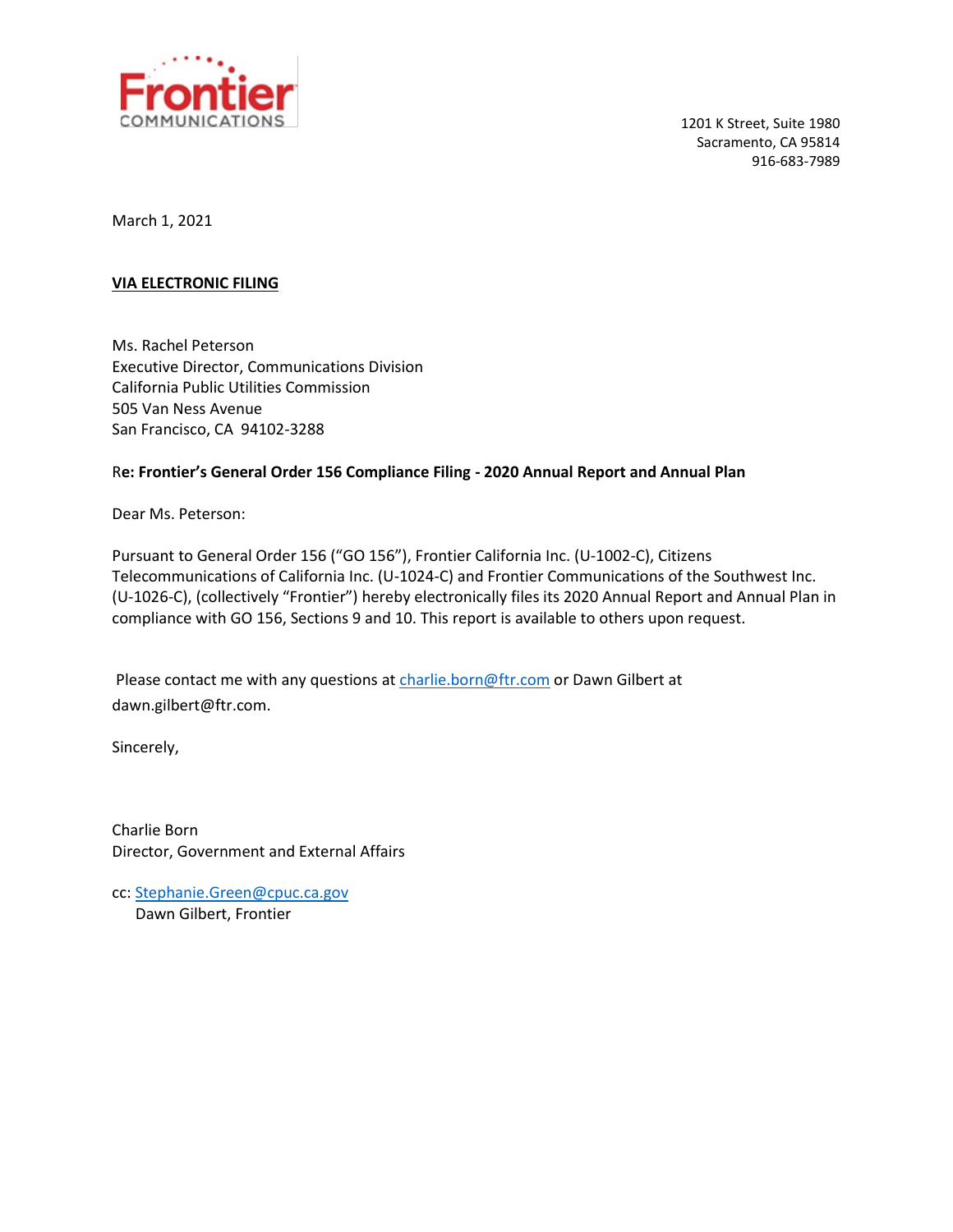

# **2020 ANNUAL REPORT AND ANNUAL PLAN**

# **WOMEN, MINORITY, DISABLED VETERAN, AND LGBT OWNED BUSINESS ENTERPRISES**

# **California Public Utilities Commission March 1, 2021**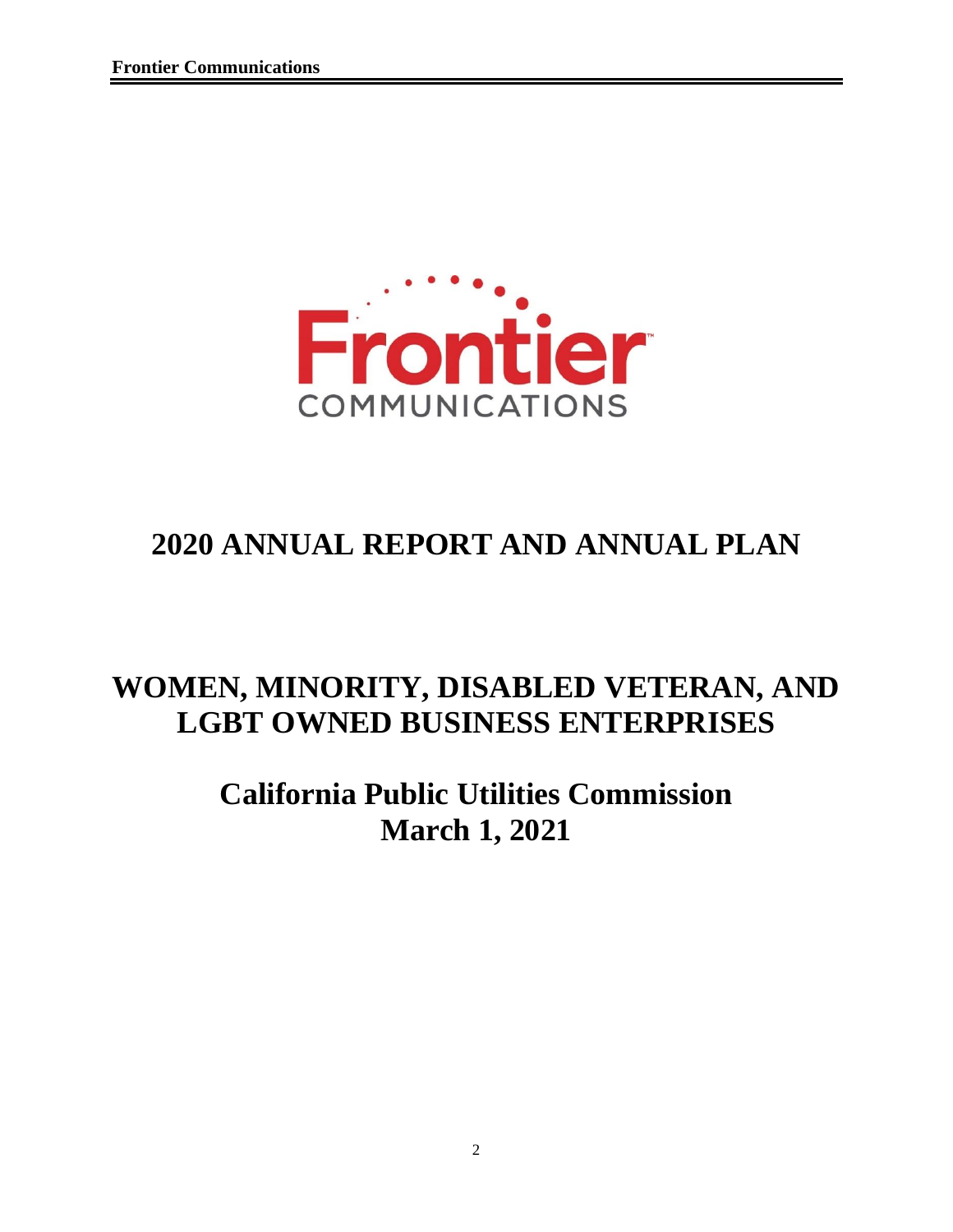

## 2020 ANNUAL REPORT AND ANNUAL PLAN

## **TABLE OF CONTENTS**

| <b>Section</b> | <b>Description</b>                                                                   | Page |
|----------------|--------------------------------------------------------------------------------------|------|
|                | <b>INTRODUCTION</b>                                                                  | 4    |
| 9.0            | <b>2020 ANNUAL REPORT</b>                                                            |      |
| 9.1.1          | Description of WMDVLGBTBE Program Activities During the Previous Calendar Year       | 5    |
| 9.1.2          | <b>WMDVLGBTBE Annual Results by Ethnicity</b>                                        | 8    |
| 9.1.2          | WMDVLGBTBE Direct Procurement by Product and Service Categories                      | 9    |
| 9.1.2          | WMDVLGBTBE Subcontractor Procurement by Product and Service Categories               | 10   |
| 9.1.2          | WMDVLGBTBE Procurement by Standard Industrial Categories                             | 11   |
| 9.1.2          | Number of WMDVLGBTBE Suppliers and Revenue Reported to the Clearinghouse             | 12   |
| 9.1.2          | Description of WMDVLGBTBE Suppliers with California Majority Workforce               | 12   |
| 9.1.3          | <b>WMDVLGBTBE Program Expenses</b>                                                   | 13   |
| 9.1.4          | Description of Progress in Meeting or Exceeding Set Goals                            | 14   |
| 9.1.4          | <b>WMDVLGBTBE Results and Goals</b>                                                  | 14   |
| 9.1.5          | Description of Prime Contractor Utilization of WMDVLGBTBE Subcontractors             | 16   |
| 9.1.5          | Summary of Prime Contractor Utilization of WMDVLGBTBE Subcontractors                 | 16   |
| 9.1.6          | A List of WMDVLGBTBE Complaints Received and Current Status                          | 17   |
| 9.1.7          | Description of Efforts to Recruit WMDVLGBTBE Suppliers in Low Utilization Categories | 17   |
| 9.1.11         | <b>WMDVLGBTBE Fuel Procurement</b>                                                   | 17   |
| <b>10.0</b>    | 2021 ANNUAL PLAN                                                                     |      |
| 10.1.1         | WMDVLGBTBE Annual SHORT, MID, AND LONG-TERM Goals                                    | 17   |
| 10.1.2         | Description of WMDVLGBTBE Planned Program Activities for the Next Calendar Year      | 19   |
| 10.1.3         | Plans for Recruiting WMDVLGBTBE Suppliers in Low Utilization Areas                   | 20   |
| 10.1.4         | Plans for Recruiting WMDVLGBTBE Suppliers Where Unavailable                          | 20   |

| 10.1.5 | Plans for Encouraging Prime Contractors to Subcontract WMDVLGBTBE Suppliers | 21 |
|--------|-----------------------------------------------------------------------------|----|
| 10.1.6 | Plans for Complying with WMDVLGBTBE Program Guidelines                      |    |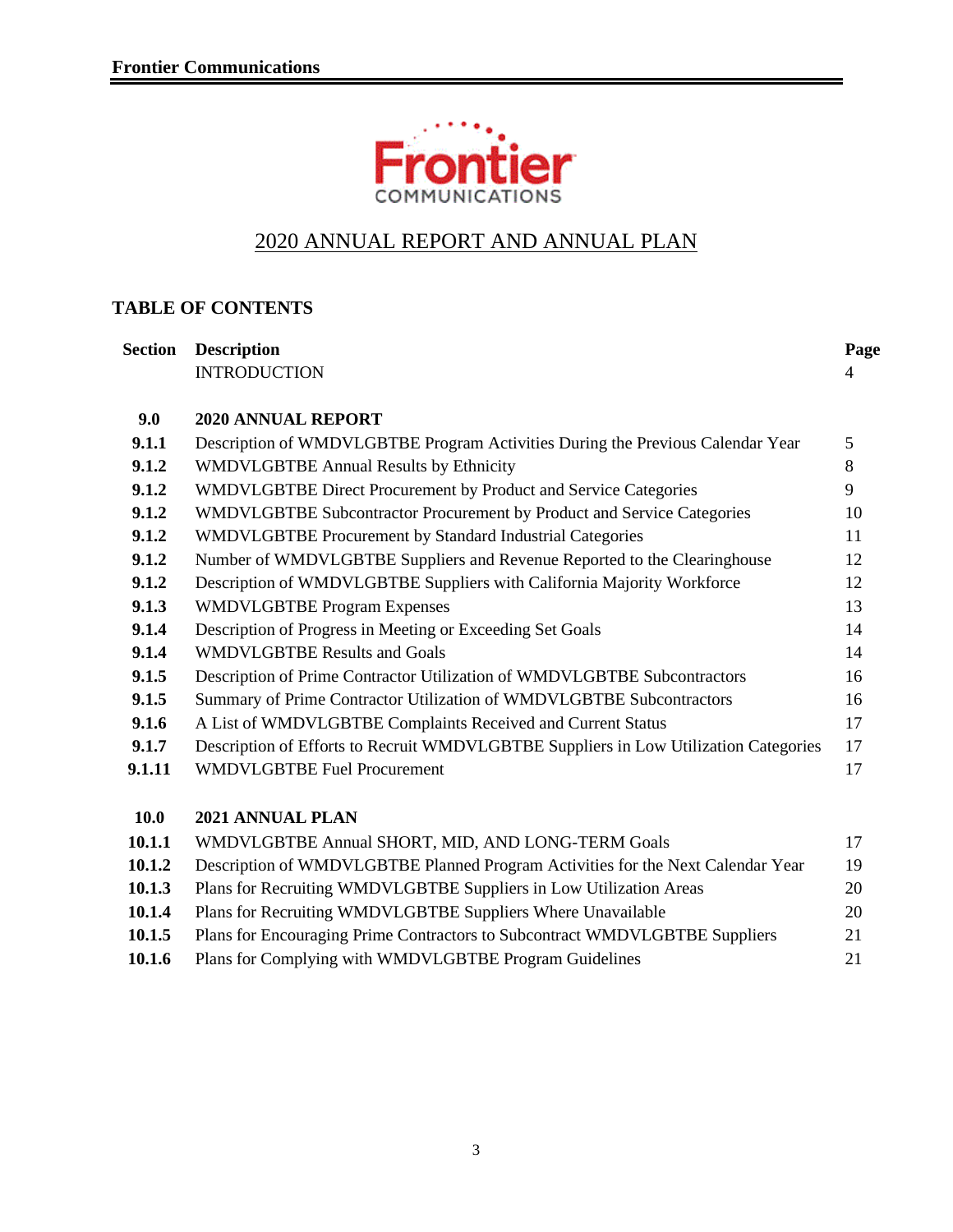#### **INTRODUCTION**

Frontier California Inc. (U-1002-C), Citizens Telecommunications of California Inc. (U-1024-C) and Frontier Communications of the Southwest Inc. (U-1026-C), (collectively "Frontier") submits this consolidated 2020 Annual Report and Annual Plan in compliance with General Order 156 ("GO 156") of the California Public Utilities Commission ("CPUC").

This report documents Frontier's supplier diversity activities and results for 2020, the fifth reporting year since Frontier assumed operation of the landline operations of Verizon California Inc. as approved in D.15-12-005. As Frontier enters its sixth year of reporting, our evolution in growing the WMDVLGBTQE's spend has returned to a path of renewal in a year that has been a challenging one for the books. In 2020 with the pandemic, protests and global racial unrest, Frontier was a leader in cultivating minority spend and developing WMDVLGBTE supplier relationships for forthcoming procurement with the first virtual series for diverse suppliers in a collaboration with Gas, Energy, and other Joint Utility partners. During this year's series of expected events, Frontier supported the minority supplier community via weekly Supplier Sessions during Q1 and Q2 to provide insight to opportunity, programs and support not only via our organization but also others collaboratively throughout the state. With consistent progress to achieve the GO 156 goals as well as supplier diversity commitments made in the acquisition, we experienced growth in our  $2<sup>nd</sup>$  tier spend with WMDVLGBTE's suppliers throughout the supply chain.

Frontier continues to make supplier diversity a priority with senior leadership and throughout the organization as a component of an overall corporate commitment to diversity and inclusion. In 2020, Frontier focused on diversity by taking a deeper dive into the impact of the world events to our supplier community. This report describes Frontier's specific procurement practices, internal program activities, and significant partnerships with external organizations that are driving Frontier's continued improvement in achieving GO 156 goals. Frontier's total 2020 spend with minority business enterprises ("MBE") and women business enterprises ("WBE") continues to exceed the GO 156 goals. Frontier has developed targeted initiatives designed to increase procurement opportunities for disabled veteran business enterprises ("DVBE") and lesbian, gay, bisexual and transgender ("LGBTE") business enterprises with collaborations targeted at developing relationship for future initiatives. Particularly in 2020, Frontier collaborated in the efforts to support the LGBTE goal setting which is formally with under review CPUC. Gratefully, it's been a year of collaborations as we look forward for the evolution of the next generation of Supplier Diversity practices and initiatives.

In 2020 with the 360 pivoting of our supply chain, Frontier focused on the goal of achieving over 40 percent spend, which is above last year and well over the commissions aspirational goal of 20 percent. We are on a continuing trend of exceeding the goals, to achieve diversity spend reflective of the communities we serve and maintaining our commitment under the acquisition agreement.

Frontier actively works to support procurement opportunities for WMDVLGBTBEs to increase their capacity and grow our supplier diversity program. As we continue to be impacted by changes in structure, ownership and certification of WMDVLGBTE, we have been able to pivot our supply chain in such a way to cultivate growth. As we know, supplier diversity is a journey not a destination. At Frontier, we realize that supplier diversity requires a focused commitment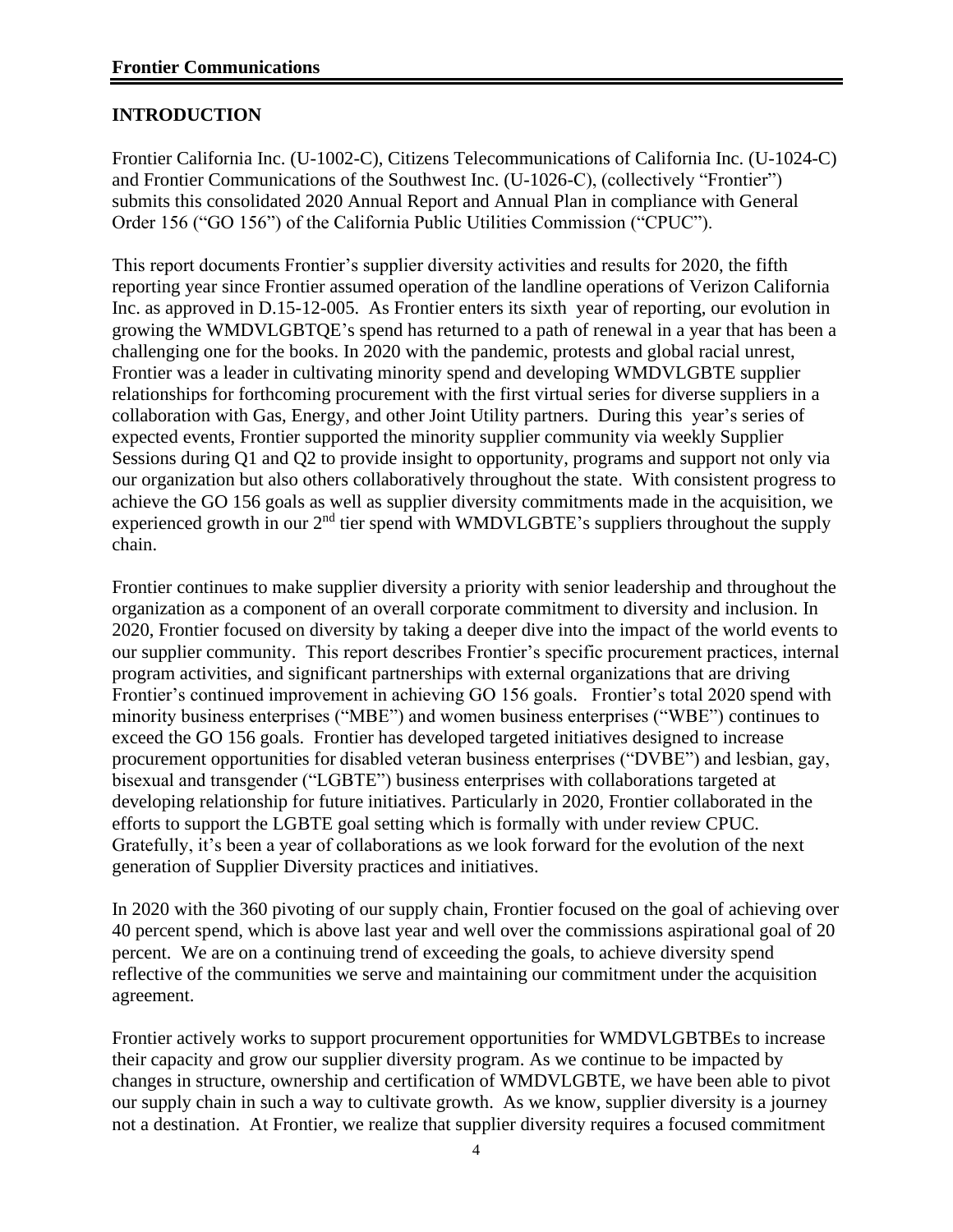#### **Frontier Communications**

for continued improvement and Frontier is committed to providing access, growth and development opportunities for WMDVLGBTE's. Annually, Frontier forecasts opportunities for WMDVLGBTBE's but many times those evolve and change direction throughout the year based on the needs of the business. At Frontier we strive to reflect the community we serve through our supplier outreach and throughout our supply chain.

Frontier is committed to continuous improvement in its supplier diversity program, including significant initiatives for 2020 described in this report, aimed at achieving results to meet or exceed GO 156 goals in all categories.

Frontier discusses each topic required in this report in Sections 9.1.1 through 9.1.11.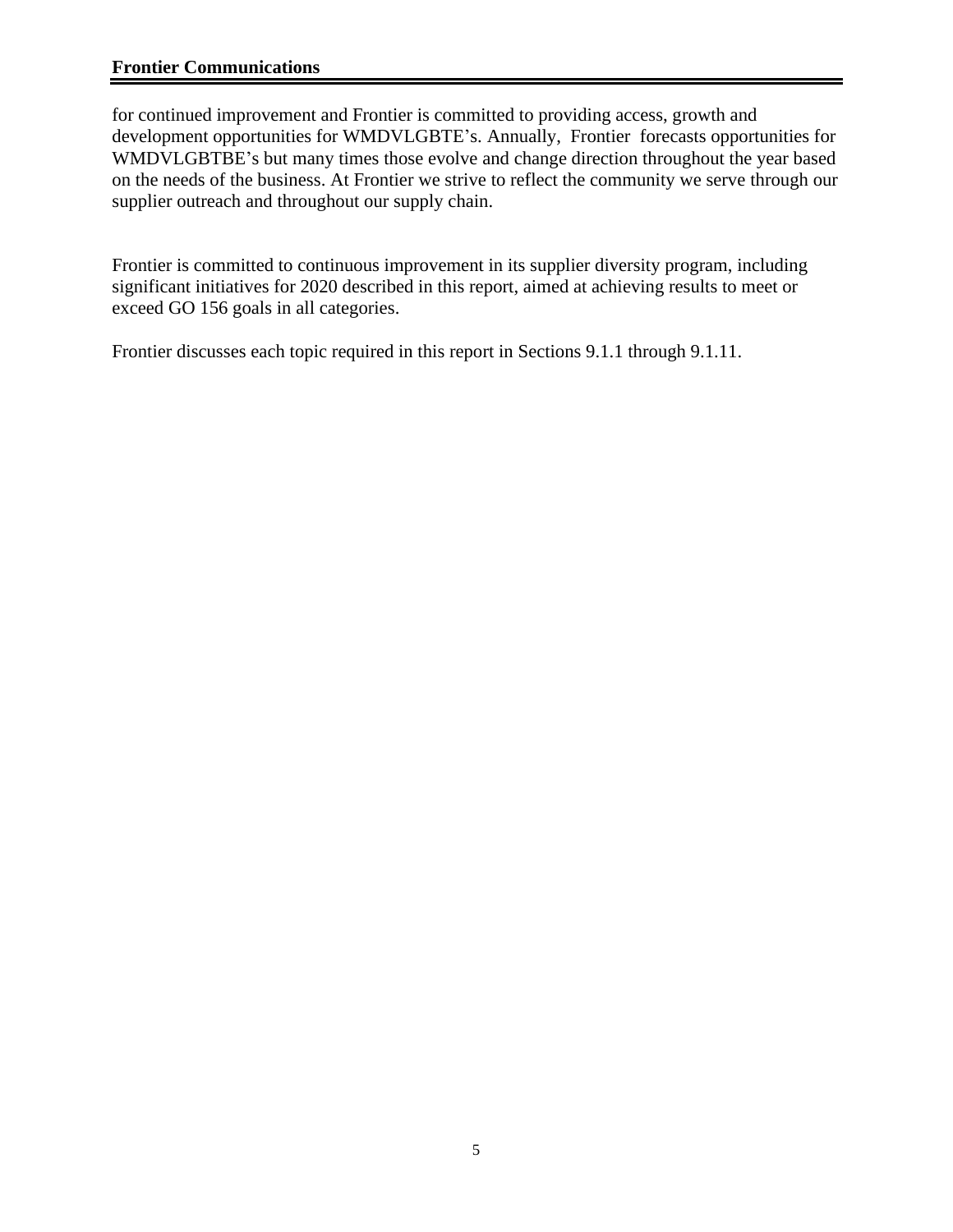#### **9.0 2020 ANNUAL REPORT**

| <b>Frontier Communications</b>                                                 | <b>2020</b> | G.O. #156 Sec. 9.1.1 |  |  |  |  |
|--------------------------------------------------------------------------------|-------------|----------------------|--|--|--|--|
| Description of WMDVLGBTBE Program Activities During the Previous Calendar Year |             |                      |  |  |  |  |

Frontier is committed to increasing year over year spend with diverse suppliers. In 2020, Frontier continued to focus on total spend improvement to meet its women, minority, disabled veteran, and lesbian, gay, bisexual and transgender business enterprise ("WMDVLGBTBE") goals. Frontier continues to take a holistic approach to Supplier Diversity offering suppliers in-sight, mentoring, follow ups and guidance in approach. Including diverse suppliers in our sourcing process allows us to provide unsurpassed value to our customers by helping increase the number and types of quality products and services Frontier offers.

#### **INTERNAL PROGRAM ACTIVITIES**

Below are some of the highlights from 2020:

- In 2020, a specific highlight which will not be reflected in our numbers is the support we have provided suppliers via referrals to other utility and organizations. As an example of our continued support to MWDVLGBTE suppliers, Frontier connected the supplier to our partner and the supplier was awarded a contract which afforded them the opportunity to provide their employee's healthcare coverage for the first time ever. Subsequentially, due to their performance at such a high level they received and order for quadruple their initial order. The supplier an African American woman owned business will not be reflected in our report, but Frontier made a difference in her business. At a time when we should all want to be the good in the world we want to see in the world, Frontier did just that.
- Frontier was the first utility in California to lead a virtual Supplier Sessions for the first four weeks in April for the African American supplier community to include representatives from the SBA, CBO's and multiple members of the Joint Utilities. The sessions were attended by over 1,000 suppliers and received recognition from the CPUC and governmental leaders for our immediate action in support of the diverse supplier community.
- Frontier continued its commitment to supplier diversity by communicating the importance of including diverse suppliers in the sourcing process to California employees with operations and purchasing responsibilities. Frontier's senior leadership issued multiple communications outlining the importance of and our commitment to supplier diversity.
- Frontier co-hosted LaGLCC's.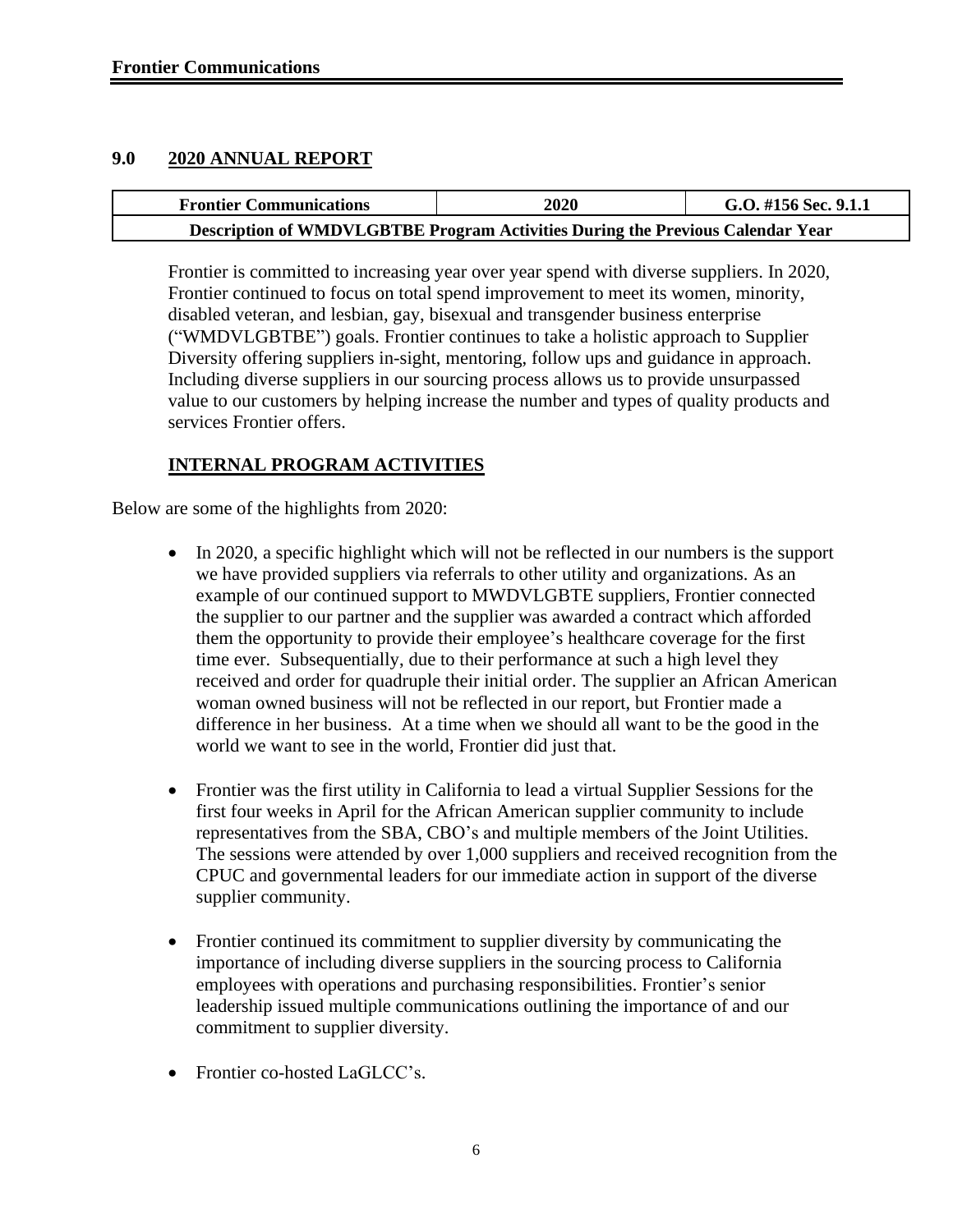.

- o Professional Services Supplier Sessions in collaboration with SO Cal Gas and California American Water in May and June.
- o Construction Services Supplier Sessions in collaboration with SO Cal Gas and California American Water in May and June
- Although 2020 has been a battle and Frontier has been recognized as a battle buddy for its support of the workshops throughout the year and support as a sponsor and facilitator during their 2020 conference.
- Frontier's strategic sourcing team continues to renegotiate grandfathered service agreements in the category of construction and outside plant maintenance to provide additional access for California WMDVLGBTBE's.
- The Frontier sourcing team performs quarterly reviews encompassing detailed evaluation of spend to identify goods and services to ensure that we are focused on areas where we can make the most impact within our Supply Chain.
- Frontier continues to review group and individual diverse spending goals in order to drive focused utilization of diverse suppliers.
- Frontier reviewed detailed spend analytics that categorize vendors, spend, and allows users to identify top areas of opportunity. We have built out a robust calendar of sourcing opportunities that is reviewed at least quarterly by program leadership to ensure diverse suppliers are included in spend opportunities.
- Frontier pivoted from one of our largest Hispanic owned businesses which has become majority owned to transition the spend to other minority suppliers maintaining and diversifying the spend moving forward.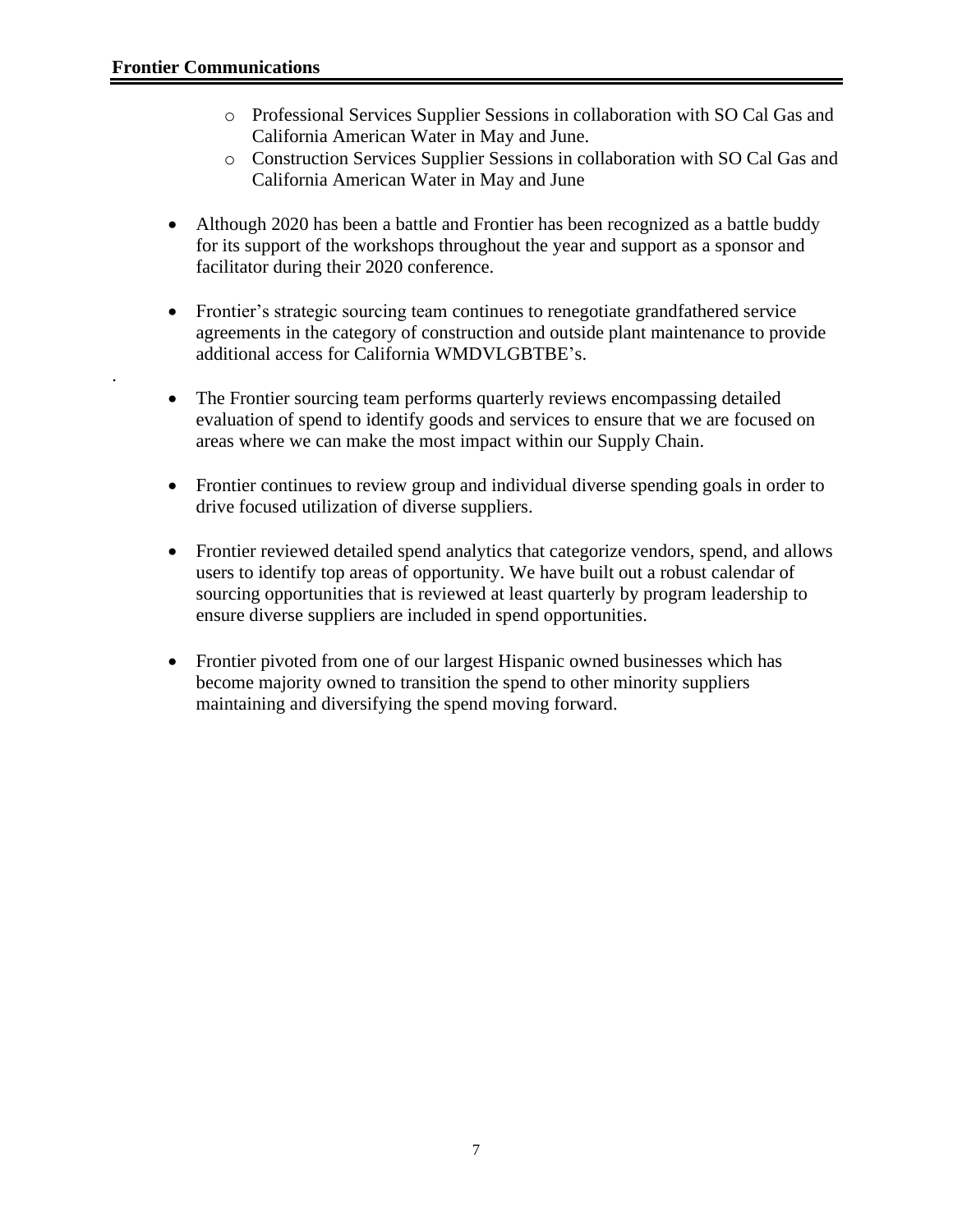#### **EXTERNAL PROGRAM ACTIVITIES**

- In 2020 Frontier once again hosted supplier sessions in collaboration with California American Water, SDGE, and the California Water Association with LGBTE Suppliers in Construction and added a session in contingent labor. These collaborations offer suppliers who are most often small businesses an opportunity to connect with multiple utilities seeking similar supply partners. The sessions matched Frontier prime suppliers with pre-vetted MWDVLGBTE suppliers recommended for participation by local chambers and community-based organizations. The sessions included discussions of prime contractor requirements and contracting opportunities for MWDVLGBTE suppliers.
- Frontier continues to encourage its prime suppliers to include WMDVLGBTBE's in their subcontracting activities and report on their results. We encouraged our vendors to report Tier 2 spend on a quarterly basis. The implementation of technology has dramatically increased our visibility and control over the program.
- In 2020 Frontier was a member of the Advisory Council for the following organizations:
	- o American Indian Chamber of Commerce
	- o Veterans in Business
	- o The Asian Business Association
	- o The Latin Business Association
- Established a subcommittee to provide informational updates and maintain communications to support the supplier community via our Supplier Sessions.

The following are some of the virtual sessions Frontier sponsored or participated in across the state.

- Frontier partnered with the Asian Business Association Los Angeles on its "Women" Business Pioneers Symposium" designed to celebrate the achievements of Asian American women, and to provide an opportunity to learn from successful female businesswomen.
- California CA-Asian Chamber Small Biz workshop.
- CPUC/ Joint Utilities Small Business EXPO.
- Frontier participated in the American Indian Chamber of Commerce of California's Annual conference.
- Frontier was the premier sponsor of the Black Business Association's Procurement Summit Series, Salute to Black Women, Celebration of Black History as well as monthly COvid-19 supplier updates.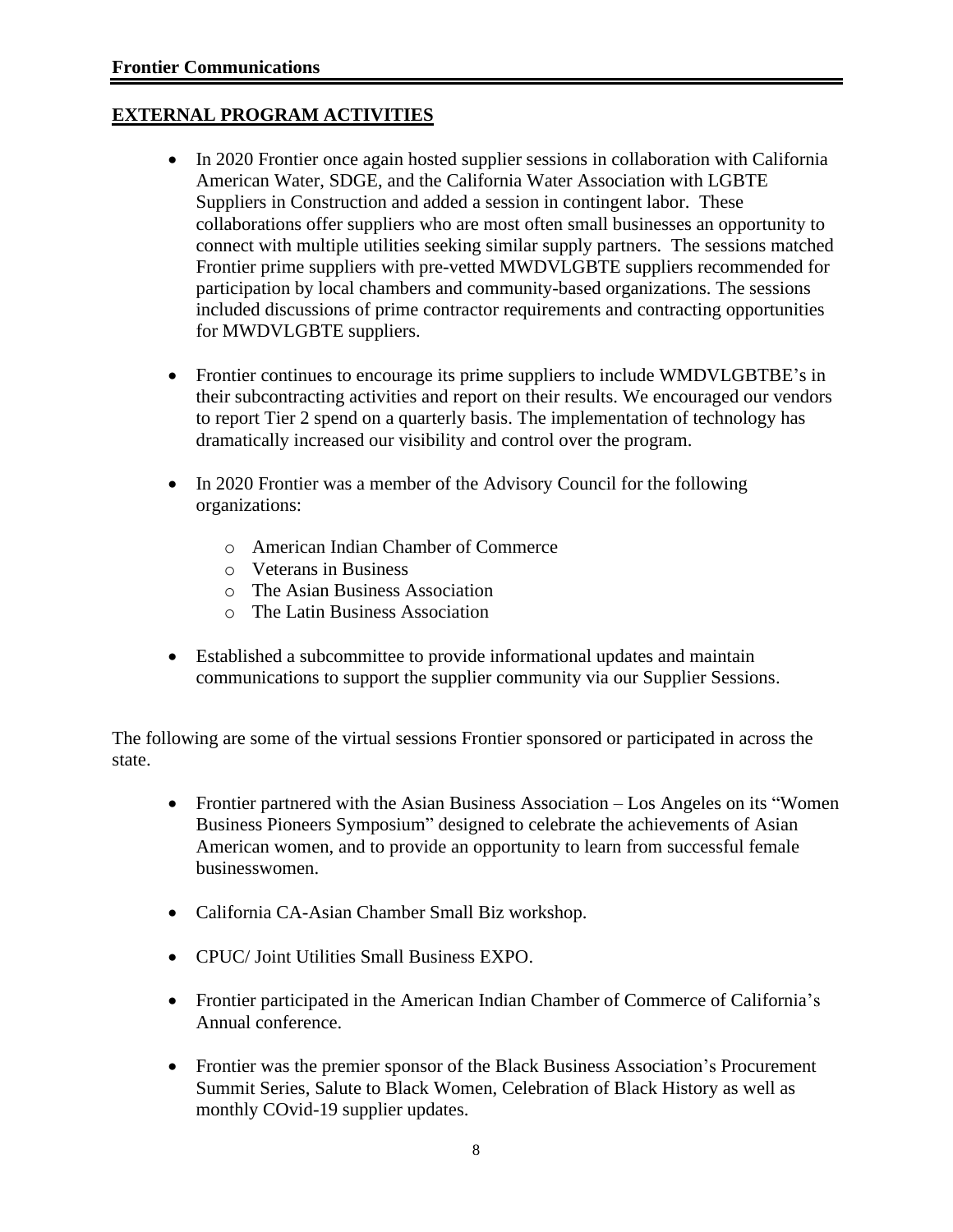.

- Joint Utilities and All Community Based Public Comment Meeting.
- CPUC Annual EnBanc public hearings
- CPUC/Joint utilities/LGBTQ+ CBO goal creation workshop Part 1 & Part 2.
- In 2020, for the  $2<sup>nd</sup>$  year Frontier partnered with the Latin Business Association ("LBA") on its "Supplier Diversity Procurement Boot Camp." The boot camp offers hands on training on the key elements of what it takes to develop and sustain a highperformance business.
- Frontier partnered with the National Asian American Coalition on its "16th Annual Economic Development & Empowerment Conference." The conference focused on small business innovations and growth challenges.
- Frontier partnered with Veterans in Business on its Annual National Convention. Over 800 veteran businesses, corporations, and government agencies were in attendance virtually. This two-day conference featured motivational speakers, exhibitors, workshops and networking. Frontier was recognized as a leader and supporter of the Veterans in Business and presented one of the Battle Buddy award for support to the organization throughout 2020.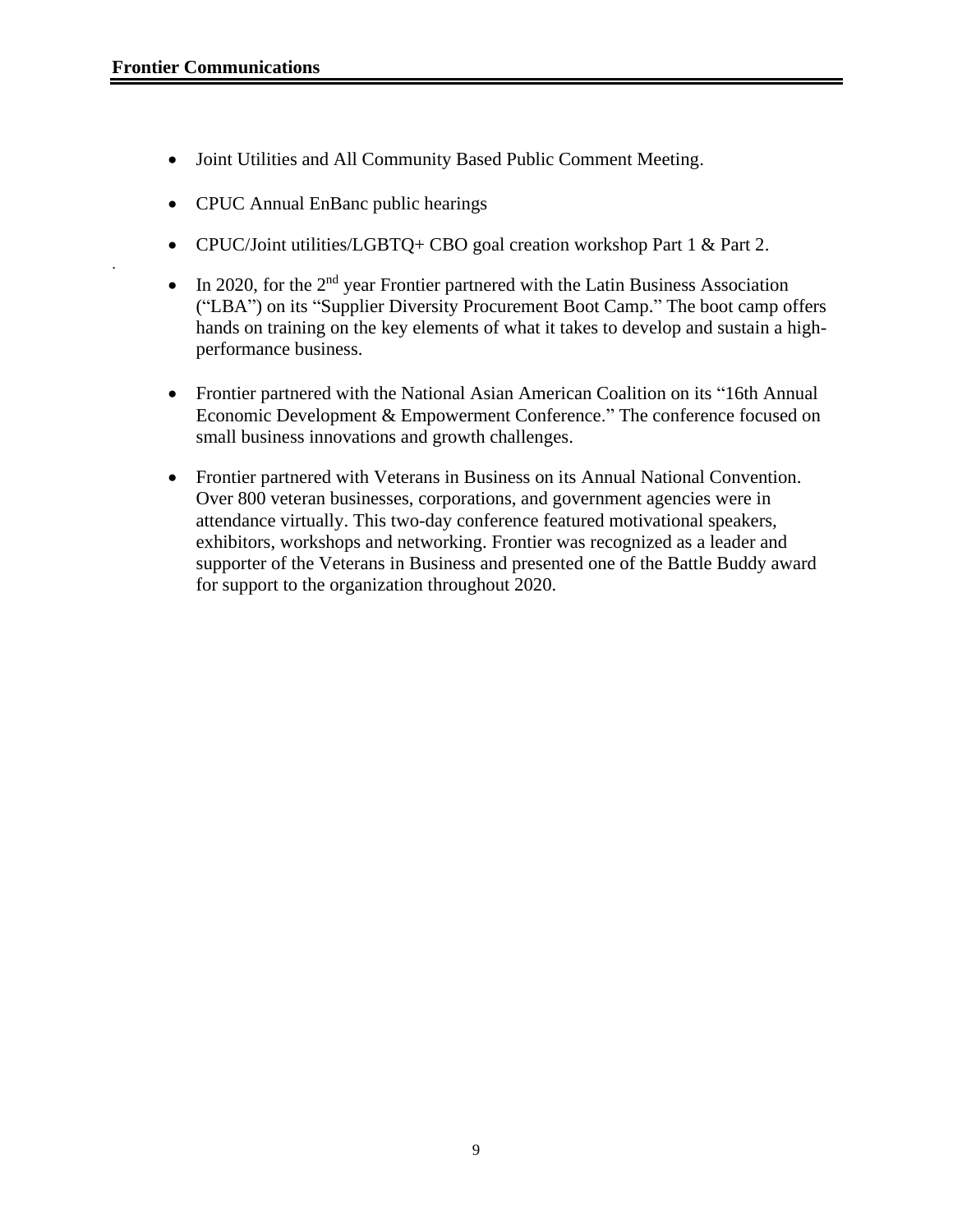# **9.1.2 WMDVLGBTBE Annual Results by Ethnicity**

|                                                                |                                               |                                  |                                                                                           | Page 2         |                       |                      |        |  |  |
|----------------------------------------------------------------|-----------------------------------------------|----------------------------------|-------------------------------------------------------------------------------------------|----------------|-----------------------|----------------------|--------|--|--|
|                                                                | <b>Name of Utility</b>                        |                                  |                                                                                           | 2020 of Report |                       | G.O. #156 Sec. 9.1.2 |        |  |  |
|                                                                | <b>WMDVLGBTBE Annual Results by Ethnicity</b> |                                  |                                                                                           |                |                       |                      |        |  |  |
|                                                                |                                               |                                  |                                                                                           |                |                       |                      |        |  |  |
|                                                                |                                               |                                  |                                                                                           | <b>Direct</b>  | 2020 of Report<br>Sub | Total \$             | %      |  |  |
| 1                                                              |                                               | Asian Pacific American           |                                                                                           | \$4,560,114    | \$64,050              | \$4,624,164          | 2.54%  |  |  |
| $\overline{c}$                                                 |                                               | African American                 |                                                                                           | \$1,501,021    | \$1,565,176           | \$3,066,197          | 1.68%  |  |  |
| 3                                                              | <b>Minority</b>                               | Hispanic American                |                                                                                           | \$14,247,468   | \$11,083              | \$14,258,551         | 7.84%  |  |  |
| $\overline{\mathbf{4}}$                                        | Male                                          | <b>Native American</b>           |                                                                                           | \$8,073        | \$0                   | \$0                  | 0.00%  |  |  |
| 5                                                              |                                               | <b>Total Minority Male</b>       |                                                                                           | \$20,316,676   | \$1,640,309           | \$21,956,985         | 12.06% |  |  |
| $6\phantom{1}6$                                                |                                               | Asian Pacific American           |                                                                                           | \$101,245      | \$554,547             | \$655,792            | 0.36%  |  |  |
| $\overline{7}$                                                 |                                               | African American                 |                                                                                           | \$0            | \$0                   | \$0                  | 0.00%  |  |  |
| $\overline{8}$                                                 | <b>Minority</b><br>Female                     | Hispanic American                |                                                                                           | \$6,331,337    | \$4,526,058           | \$10,857,395         | 5.96%  |  |  |
| 9                                                              |                                               | Native American                  |                                                                                           | \$0            | \$0                   | \$0                  | 0.00%  |  |  |
| 10                                                             |                                               | <b>Total Minority Female</b>     |                                                                                           | \$6,432,582    | \$5,080,605           | \$11,513,187         | 6.32%  |  |  |
|                                                                |                                               |                                  |                                                                                           |                |                       |                      |        |  |  |
| 11                                                             |                                               |                                  | <b>Total Minority Business Enterprise (MBE)</b>                                           | \$26,749,258   | \$6,720,914           | 33,470,172           | 18.40% |  |  |
|                                                                |                                               |                                  |                                                                                           |                |                       |                      |        |  |  |
| 12                                                             |                                               | Women Business Enterprise (WBE)  |                                                                                           | \$25,842,496   | \$13,242,447          | \$39,084,943         | 21.48% |  |  |
|                                                                |                                               |                                  |                                                                                           |                |                       |                      | 0.00%  |  |  |
| 13                                                             |                                               |                                  | Lesbian, Gay, Bisexual, Transgender                                                       | \$0            | \$0                   | \$0                  |        |  |  |
|                                                                |                                               |                                  | <b>Business Enterprise (LGBTBE)</b>                                                       |                |                       |                      |        |  |  |
|                                                                |                                               | <b>Disabled Veteran Business</b> |                                                                                           |                |                       |                      | 1.84%  |  |  |
| 14                                                             |                                               | Enterprise (DVBE)                |                                                                                           | \$1,720,285    | \$1,638,009           | \$3,358,294          |        |  |  |
|                                                                |                                               |                                  |                                                                                           |                |                       |                      |        |  |  |
| 15                                                             |                                               | Other $8(a)^*$                   |                                                                                           | \$0            | \$106,164             | \$106,164            | 0.05%  |  |  |
|                                                                |                                               |                                  |                                                                                           |                |                       |                      |        |  |  |
| 16                                                             |                                               | <b>TOTAL WMDVLGBTBE</b>          |                                                                                           | \$54,312,039   | \$21,707,534          | 76,019,573           | 41.78% |  |  |
|                                                                | 17 Net Procurement**                          |                                  | \$<br>181,920,464                                                                         |                |                       |                      |        |  |  |
|                                                                |                                               |                                  | NOTE: * FIRMS CLASSIFIED AS 8(a) OF SMALL BUSINESS ADMINISTRATION INCLUDES NON-WMDVLGBTBE |                |                       |                      |        |  |  |
|                                                                |                                               |                                  | ** NET PROCUREMENT INCLUDES PURCHASE ORDER, NON-PURCHASE ORDER, AND CREDIT CARD DOLLARS   |                |                       |                      |        |  |  |
| Direct - DIRECT PROCUREMENT<br>Sub - SUBCONTRACTOR PROCUREMENT |                                               |                                  |                                                                                           |                |                       |                      |        |  |  |
|                                                                |                                               |                                  | % - PERCENTAGE OF NET PROCUREMENT                                                         |                |                       |                      |        |  |  |
|                                                                |                                               |                                  |                                                                                           |                |                       |                      |        |  |  |
|                                                                |                                               |                                  |                                                                                           |                |                       |                      |        |  |  |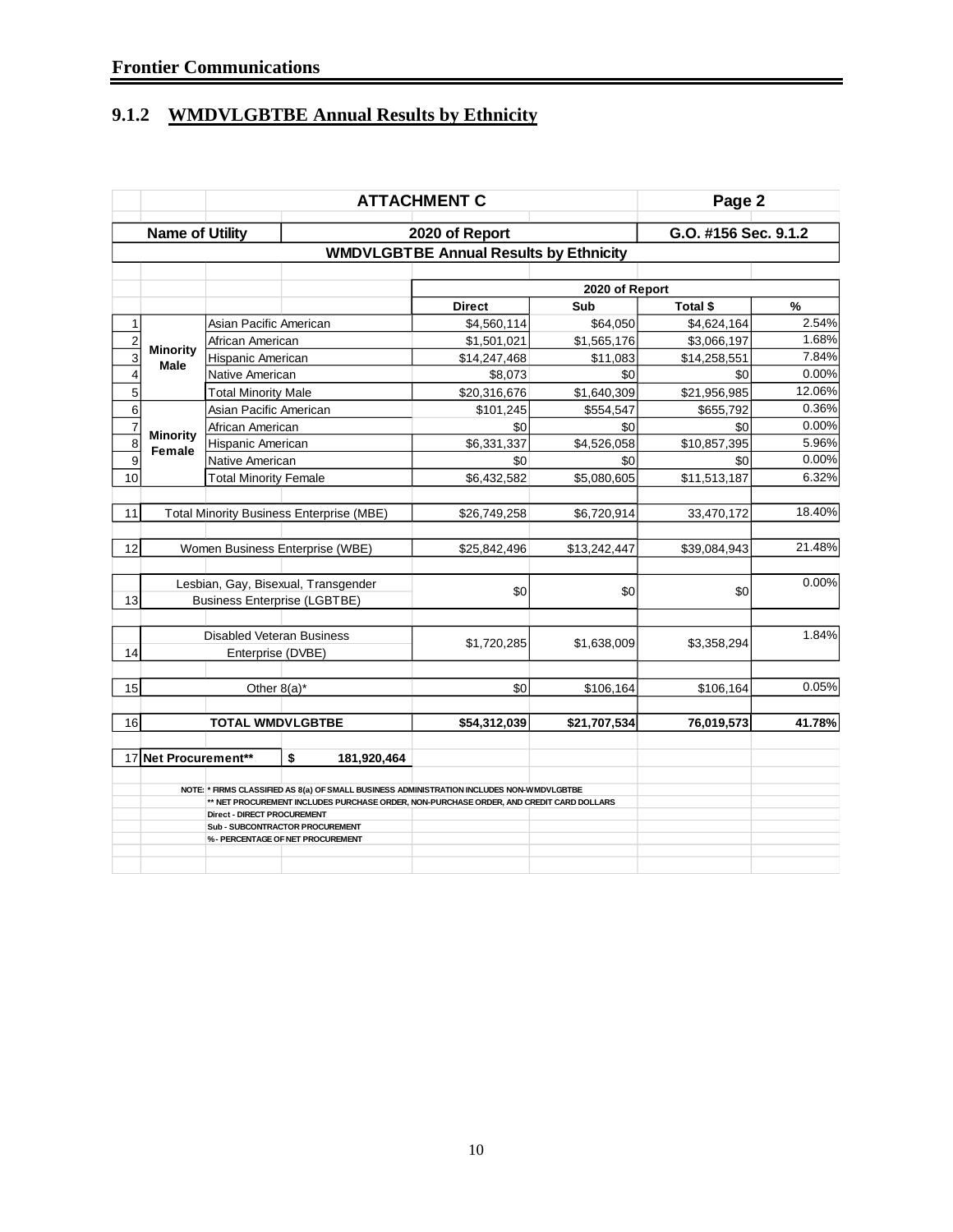| <b>Name of Utility</b>  |                                                                                                                                                                                      |                                    |                                                                        |               | 2020 of Report  |       |                 | G.O. #156 Sec. 9.1.2 |                |        |  |
|-------------------------|--------------------------------------------------------------------------------------------------------------------------------------------------------------------------------------|------------------------------------|------------------------------------------------------------------------|---------------|-----------------|-------|-----------------|----------------------|----------------|--------|--|
|                         |                                                                                                                                                                                      |                                    | <b>WMDVLGBTBE Direct Procurement by Product and Service Categories</b> |               |                 |       |                 |                      |                |        |  |
|                         |                                                                                                                                                                                      |                                    |                                                                        |               |                 |       |                 |                      |                |        |  |
|                         |                                                                                                                                                                                      |                                    |                                                                        |               | <b>Products</b> |       | <b>Services</b> |                      | Total          |        |  |
|                         |                                                                                                                                                                                      |                                    |                                                                        |               | \$              | %     | \$              | $\frac{9}{6}$        | \$             | %      |  |
| 1                       |                                                                                                                                                                                      |                                    | Asian Pacific American                                                 | Direct        | 4,398,392       | 2.40% | \$161,722       | 0.08%                | 4,560,114      | 2.48%  |  |
| $\overline{2}$          |                                                                                                                                                                                      | African American                   |                                                                        | Direct        | 787,231         | 0.43% | \$713,790       | 0.39%                | 1,501,021      | 0.82%  |  |
| 3                       | <b>Minority</b><br>Male                                                                                                                                                              | Hispanic American                  |                                                                        | Direct        | $\Omega$        | 0.00% | \$14,247,468    | 7.83%                | 14,247,468     | 7.83%  |  |
| $\overline{\mathbf{4}}$ |                                                                                                                                                                                      | Native American                    |                                                                        | <b>Direct</b> | 8,073           | 0.00% | \$0             | 0.00%                | 8,073          | 0.00%  |  |
| 5                       |                                                                                                                                                                                      | <b>Total Minority Male</b>         |                                                                        | Direct        | 5,193,696       | 2.85% | \$15,122,980    | 8.31%                | 20,316,676     | 11.16% |  |
| 6                       |                                                                                                                                                                                      |                                    | Asian Pacific American                                                 | <b>Direct</b> | $\overline{0}$  | 0.00% | \$101,245       | 0.05%                | 101,245        | 0.05%  |  |
| $\overline{7}$          |                                                                                                                                                                                      | African American                   |                                                                        | Direct        | $\Omega$        |       | \$0             | 0.00%                | $\Omega$       | 0.00%  |  |
| 8                       | <b>Minority</b>                                                                                                                                                                      | Hispanic American                  |                                                                        | Direct        | 1,308,792       | 0.72% | \$5,022,545     | 2.76%                | \$6,331,337.00 | 3.48%  |  |
| 9                       | Female                                                                                                                                                                               | Native American                    |                                                                        | Direct        | $\Omega$        |       | \$0.00          | \$0                  | $\Omega$       | 0.00%  |  |
| 10                      |                                                                                                                                                                                      | <b>Total Minority Female</b>       |                                                                        | Direct        | 1,308,792       | 0.72% | \$5,123,790     | 2.81%                | 6,432,582      | 3.53%  |  |
|                         |                                                                                                                                                                                      |                                    |                                                                        |               |                 |       |                 |                      |                |        |  |
| 11                      |                                                                                                                                                                                      |                                    | <b>Total Minority Business Enterprise (MBE)</b>                        | Direct        | \$6,502,488     | 3.58% | \$20,246,770    | 11.12%               | \$26,749,258   | 14.70% |  |
|                         |                                                                                                                                                                                      |                                    |                                                                        |               |                 |       |                 |                      |                |        |  |
| 12                      |                                                                                                                                                                                      |                                    | Women Business Enterprise (WBE)                                        | Direct        | \$8,573,468     | 4.71% | \$17,269,028    | 9.49%                | \$25,842,496   | 14.20% |  |
|                         |                                                                                                                                                                                      |                                    |                                                                        |               |                 |       |                 |                      |                |        |  |
|                         |                                                                                                                                                                                      |                                    |                                                                        |               |                 |       |                 |                      |                |        |  |
|                         |                                                                                                                                                                                      |                                    | Lesbian, Gay, Bisexual, Transgender Business                           |               | \$0             |       | \$0             |                      | \$0            | 0.00%  |  |
| 13                      |                                                                                                                                                                                      |                                    | Enterprise (LGBTBE)                                                    | Direct        |                 |       |                 |                      |                |        |  |
|                         |                                                                                                                                                                                      |                                    |                                                                        |               |                 |       |                 |                      |                |        |  |
|                         |                                                                                                                                                                                      |                                    |                                                                        |               | \$0             |       | \$1,720,285     | 0.95%                | \$1,720,285    | 0.95%  |  |
|                         |                                                                                                                                                                                      |                                    | 14 Disabled Veteran Business Enterprise (DVBE) Direct                  |               |                 |       |                 |                      |                |        |  |
|                         |                                                                                                                                                                                      |                                    |                                                                        |               |                 |       |                 |                      |                |        |  |
| 15                      |                                                                                                                                                                                      |                                    | Other $8(a)^*$                                                         | Direct        | \$0             |       | \$0             |                      | \$0            | 0.00%  |  |
|                         |                                                                                                                                                                                      |                                    |                                                                        |               |                 |       |                 |                      |                |        |  |
| 16                      |                                                                                                                                                                                      |                                    | <b>TOTAL WMDVLGBTBE</b>                                                | Direct        | \$15,182,120    |       | \$39,236,083    |                      | \$54,312,039   | 29.85% |  |
|                         |                                                                                                                                                                                      |                                    |                                                                        |               |                 |       |                 |                      |                |        |  |
|                         | <b>Total Product</b>                                                                                                                                                                 |                                    |                                                                        |               |                 |       |                 |                      |                |        |  |
|                         | 17 Procurement                                                                                                                                                                       |                                    | \$15,182,120                                                           |               |                 |       |                 |                      |                |        |  |
|                         | <b>Total Service</b>                                                                                                                                                                 |                                    |                                                                        |               |                 |       |                 |                      |                |        |  |
|                         | 18 Procurement                                                                                                                                                                       |                                    | \$39,236,083                                                           |               |                 |       |                 |                      |                |        |  |
|                         |                                                                                                                                                                                      |                                    |                                                                        |               |                 |       |                 |                      |                |        |  |
|                         | 19 Net Procurement**                                                                                                                                                                 |                                    | \$<br>181,920,464                                                      |               |                 |       |                 |                      |                |        |  |
|                         |                                                                                                                                                                                      |                                    |                                                                        |               |                 |       |                 |                      |                |        |  |
|                         | <b>Total Number of</b>                                                                                                                                                               |                                    |                                                                        |               |                 |       |                 |                      |                |        |  |
|                         | <b>WMDVLGBTBEs that</b>                                                                                                                                                              |                                    |                                                                        |               |                 |       |                 |                      |                |        |  |
|                         | 20 Received Direct Spend                                                                                                                                                             |                                    | 69                                                                     |               |                 |       |                 |                      |                |        |  |
|                         |                                                                                                                                                                                      |                                    |                                                                        |               |                 |       |                 |                      |                |        |  |
|                         | NOTE: * FIRMS CLASSIFIED AS 8(a) OF SMALL BUSINESS ADMINISTRATION INCLUDES NON-WMDVLGBTBE<br>** NET PROCUREMENT INCLUDES PURCHASE ORDER, NON-PURCHASE ORDER, AND CREDIT CARD DOLLARS |                                    |                                                                        |               |                 |       |                 |                      |                |        |  |
|                         |                                                                                                                                                                                      | <b>Direct - DIRECT PROCUREMENT</b> |                                                                        |               |                 |       |                 |                      |                |        |  |
|                         |                                                                                                                                                                                      |                                    | Sub - SUBCONTRACTOR PROCUREMENT                                        |               |                 |       |                 |                      |                |        |  |
|                         |                                                                                                                                                                                      |                                    | %- PERCENTAGE OF NET PROCUREMENT                                       |               |                 |       |                 |                      |                |        |  |
|                         |                                                                                                                                                                                      |                                    |                                                                        |               |                 |       |                 |                      |                |        |  |
|                         |                                                                                                                                                                                      |                                    |                                                                        |               |                 |       |                 |                      |                |        |  |
|                         |                                                                                                                                                                                      |                                    |                                                                        |               |                 |       |                 |                      |                |        |  |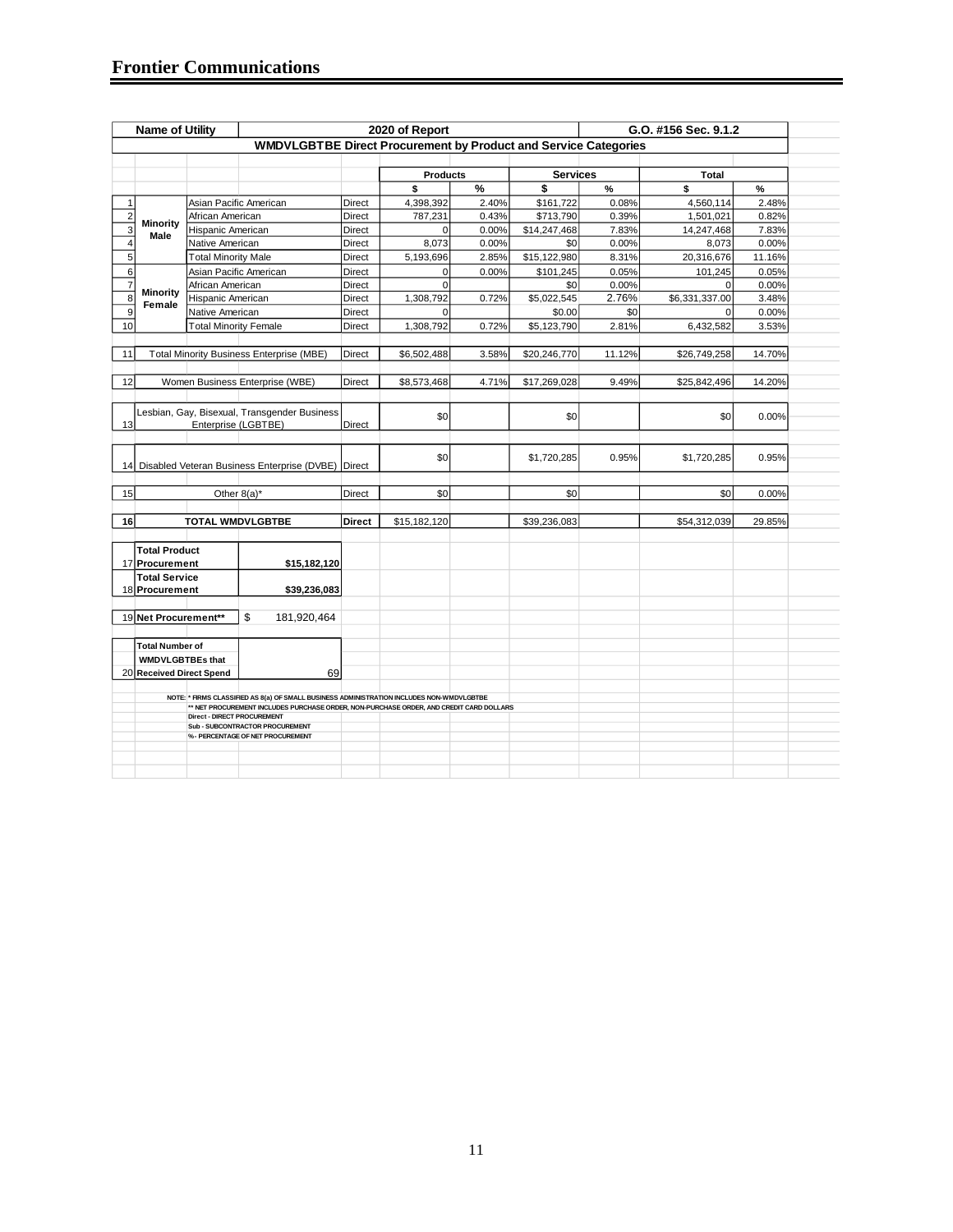|                         | <b>Name of Utility</b>                 |                                                      |                                                                                                                                                                                                                                                              |            | 2020 of Report           |                |                 |                | G.O. #156 Sec. 9.1.2 |                |
|-------------------------|----------------------------------------|------------------------------------------------------|--------------------------------------------------------------------------------------------------------------------------------------------------------------------------------------------------------------------------------------------------------------|------------|--------------------------|----------------|-----------------|----------------|----------------------|----------------|
|                         |                                        |                                                      | WMDVLGBTBE Subcontractor Procurement by Product and Service Categories                                                                                                                                                                                       |            |                          |                |                 |                |                      |                |
|                         |                                        |                                                      |                                                                                                                                                                                                                                                              |            |                          |                |                 |                |                      |                |
|                         |                                        |                                                      |                                                                                                                                                                                                                                                              |            | <b>Products</b>          |                | <b>Services</b> |                | <b>Total</b>         |                |
|                         |                                        |                                                      |                                                                                                                                                                                                                                                              | Sub        | \$                       |                | $\mathbf s$     |                | \$                   | %              |
| 1                       |                                        |                                                      | Asian Pacific American                                                                                                                                                                                                                                       |            | $\mathbf 0$              | 0.00%          | \$64,050        | 0.03%          | 64,050               | 0.03%          |
| $\overline{\mathbf{c}}$ | <b>Minority</b>                        | African American                                     |                                                                                                                                                                                                                                                              | Sub        | 1,540,765                | 0.85%          | \$24,411        | 0.01%          | 1,565,176            | 0.86%          |
| 3                       | Male                                   | Hispanic American                                    |                                                                                                                                                                                                                                                              | Sub        | $\mathbf{0}$             | 0.00%          | \$1,530         | 0.00%          | 1,530                | 0.00%          |
| 4<br>5                  |                                        | Native American                                      |                                                                                                                                                                                                                                                              | Sub        | $\mathbf 0$<br>1,540,765 | 0.00%          | \$0<br>\$89,991 | 0.00%          | 0<br>1,630,756       | 0.00%          |
| $\,6$                   |                                        | <b>Total Minority Male</b><br>Asian Pacific American |                                                                                                                                                                                                                                                              | Sub<br>Sub | 437,190                  | 0.85%<br>0.24% | \$117,357       | 0.04%<br>0.06% | 554,547              | 0.89%<br>0.30% |
| $\overline{7}$          |                                        | African American                                     |                                                                                                                                                                                                                                                              | Sub        | $\Omega$                 | 0.00%          | \$0             | 0.00%          | \$0.00               | 0.00%          |
| 8                       | <b>Minority</b>                        | Hispanic American                                    |                                                                                                                                                                                                                                                              | Sub        | \$1,419,305              | 0.78%          | \$3,106,753     | 1.71%          | 4,526,058            | 2.49%          |
| 9                       | Female                                 | Native American                                      |                                                                                                                                                                                                                                                              | Sub        | $\Omega$                 | 0.00%          | \$0             | 0.00%          | 0                    | 0.00%          |
| 10                      |                                        | <b>Total Minority Female</b>                         |                                                                                                                                                                                                                                                              | Sub        | 1,856,495                | 1.02%          | \$3,224,110     | 1.77%          | 5,080,605            | 2.79%          |
|                         |                                        |                                                      |                                                                                                                                                                                                                                                              |            |                          |                |                 |                |                      |                |
| 11                      |                                        |                                                      | <b>Total Minority Business Enterprise (MBE)</b>                                                                                                                                                                                                              | Sub        | \$3,397,260              | 1.87%          | \$3,314,101     | 1.82%          | 6,711,361            | 3.69%          |
| 12                      |                                        |                                                      | Women Business Enterprise (WBE)                                                                                                                                                                                                                              | Sub        | \$4,532,868              | 2.49%          | \$7,242,422     | 3.98%          | 11,775,290           | 6.47%          |
| 13                      |                                        |                                                      | Lesbian, Gay, Bisexual, Transgender Business<br>Enterprise (LGBTBE)                                                                                                                                                                                          | Sub        | \$0.00                   |                | \$0.00          |                | $\mathbf 0$          | 0.00%          |
|                         |                                        |                                                      | 14 Disabled Veteran Business Enterprise (DVBE) Sub                                                                                                                                                                                                           |            | \$0.00                   |                | \$1,357,124     |                | 1,357,124            | 0.74%          |
| 15                      |                                        | Other 8(a)*                                          |                                                                                                                                                                                                                                                              | Sub        | \$0.00                   |                | \$106,164       |                | 106,164              | 0.05%          |
|                         |                                        |                                                      |                                                                                                                                                                                                                                                              |            |                          |                |                 |                |                      |                |
| 16                      |                                        |                                                      | TOTAL WMDVLGBTBE                                                                                                                                                                                                                                             | Sub        | \$7,930,128              |                | \$12,019,811    |                | 19,949,939           | 10.96%         |
|                         |                                        |                                                      |                                                                                                                                                                                                                                                              |            |                          |                |                 |                |                      |                |
|                         | <b>Total Product</b>                   |                                                      |                                                                                                                                                                                                                                                              |            |                          |                |                 |                |                      |                |
|                         | 17 Procurement                         |                                                      | \$7,930,128                                                                                                                                                                                                                                                  |            |                          |                |                 |                |                      |                |
|                         | <b>Total Service</b><br>18 Procurement |                                                      | \$12,019,811                                                                                                                                                                                                                                                 |            |                          |                |                 |                |                      |                |
|                         |                                        |                                                      |                                                                                                                                                                                                                                                              |            |                          |                |                 |                |                      |                |
|                         | 19 Net Procurement**                   |                                                      | \$<br>181,920,464                                                                                                                                                                                                                                            |            |                          |                |                 |                |                      |                |
|                         |                                        | Direct - DIRECT PROCUREMENT                          | NOTE: * FIRMS CLASSIFIED AS 8(a) OF SMALL BUSINESS ADMINISTRATION INCLUDES NON-WMDVLGBTBE<br>** NET PROCUREMENT INCLUDES PURCHASE ORDER, NON-PURCHASE ORDER, AND CREDIT CARD DOLLARS<br>Sub - SUBCONTRACTOR PROCUREMENT<br>% - PERCENTAGE OF NET PROCUREMENT |            |                          |                |                 |                |                      |                |
|                         |                                        |                                                      |                                                                                                                                                                                                                                                              |            |                          |                |                 |                |                      |                |
|                         |                                        |                                                      |                                                                                                                                                                                                                                                              |            |                          |                |                 |                |                      |                |
|                         |                                        |                                                      |                                                                                                                                                                                                                                                              |            |                          |                |                 |                |                      |                |
|                         |                                        |                                                      |                                                                                                                                                                                                                                                              |            |                          |                |                 |                |                      |                |
|                         |                                        |                                                      |                                                                                                                                                                                                                                                              |            |                          |                |                 |                |                      |                |
|                         |                                        |                                                      |                                                                                                                                                                                                                                                              |            |                          |                |                 |                |                      |                |
|                         |                                        |                                                      |                                                                                                                                                                                                                                                              |            |                          |                |                 |                |                      |                |
|                         |                                        |                                                      |                                                                                                                                                                                                                                                              |            |                          |                |                 |                |                      |                |
|                         |                                        |                                                      |                                                                                                                                                                                                                                                              |            |                          |                |                 |                |                      |                |
|                         |                                        |                                                      |                                                                                                                                                                                                                                                              |            |                          |                |                 |                |                      |                |
|                         |                                        |                                                      |                                                                                                                                                                                                                                                              |            |                          |                |                 |                |                      |                |
|                         |                                        |                                                      |                                                                                                                                                                                                                                                              |            |                          |                |                 |                |                      |                |
|                         |                                        |                                                      |                                                                                                                                                                                                                                                              |            |                          |                |                 |                |                      |                |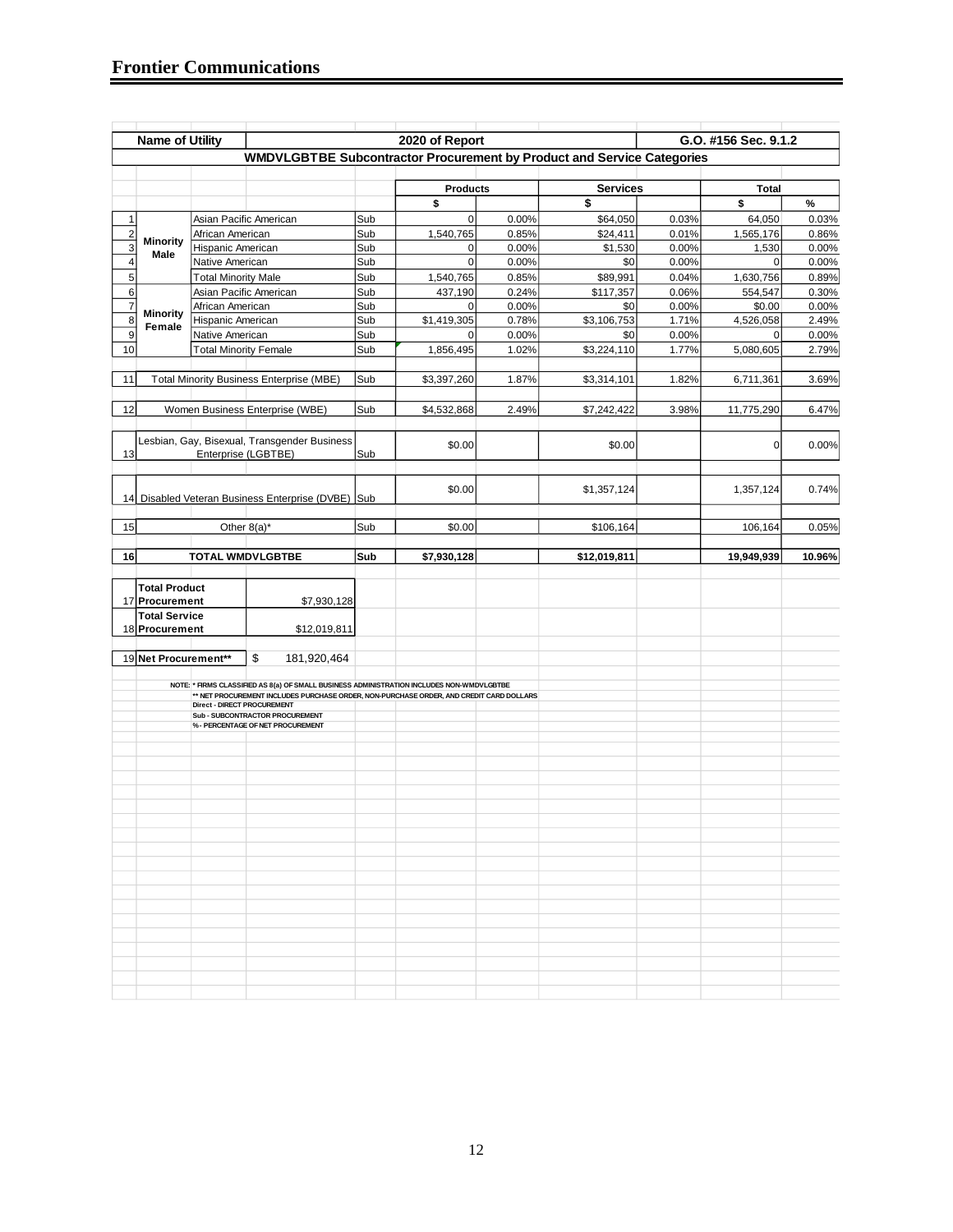# **Frontier Communications**

| <b>Frontier Communications</b>                                                           |                                  |                               |           |                         |                                                                 |                          | 2020 of Report |                        |        |                   |                 | G. O. #156 Sec 9.1.2                      |                             |              |                   |  |                |
|------------------------------------------------------------------------------------------|----------------------------------|-------------------------------|-----------|-------------------------|-----------------------------------------------------------------|--------------------------|----------------|------------------------|--------|-------------------|-----------------|-------------------------------------------|-----------------------------|--------------|-------------------|--|----------------|
|                                                                                          |                                  |                               |           |                         | <b>WMDVLGBTBE Procurement by Standard Industrial Categories</b> |                          |                |                        |        |                   |                 |                                           |                             |              |                   |  |                |
|                                                                                          |                                  |                               |           |                         |                                                                 |                          |                |                        |        | <b>Minority</b>   | Women           | Lesbian, Gay,<br>Bisexual,<br>Transgender | <b>Disabled</b><br>Veterans |              |                   |  |                |
|                                                                                          |                                  |                               |           |                         |                                                                 |                          |                |                        |        | <b>Business</b>   | <b>Business</b> | <b>Business</b>                           | <b>Business</b>             |              |                   |  |                |
|                                                                                          |                                  | <b>Asian Pacific American</b> |           | <b>African American</b> |                                                                 | <b>Hispanic American</b> |                | <b>Native American</b> |        | <b>Enterprise</b> | Enterprise      | Enterprise                                | Enterprise                  | Other 8(a)** | Total             |  | Total          |
| <b>SIC Category</b>                                                                      |                                  | Male                          | Female    | <b>Male</b>             | Female                                                          | Male                     | Female         | <b>Male</b>            | Female | (MBE)             | (WBE)           | (LGBTBE)                                  | (DVBE)                      |              | <b>WMDVLGBTBE</b> |  | <b>Dollars</b> |
| Category 15 - Building Construction -<br><b>General Construction, Operative Builders</b> | l\$<br>$\mathsf{P}_{\mathsf{A}}$ | \$4,398,392                   |           |                         |                                                                 | \$14,247,468             |                |                        |        | \$18,645,860 \$   | 12,387,690      |                                           |                             |              | $$31,033,550$ \$  |  | 31,033,550     |
|                                                                                          |                                  | 2.41%                         |           |                         |                                                                 | 7.83%                    |                |                        |        | 10.24%            | 6.80%           |                                           |                             |              | 17.05%            |  | 17.05%         |
| <b>Category 47 - Transportation Services</b>                                             | 96                               |                               |           |                         |                                                                 |                          |                |                        |        |                   |                 |                                           |                             |              |                   |  |                |
| Category 48 - Business Consulting Services, \$                                           |                                  |                               | \$101,245 |                         |                                                                 |                          |                |                        |        | \$101,245         |                 |                                           |                             |              | $$101,245$ \$     |  | 101,245        |
| <b>Not Elsewhere Classified</b>                                                          |                                  |                               | 0.05%     |                         |                                                                 |                          |                |                        |        | 0.05%             |                 |                                           |                             |              | 0.05%             |  | 0.05%          |
| Category 75 - Repair and Service                                                         | 9/                               |                               |           |                         |                                                                 |                          |                |                        |        |                   |                 |                                           |                             |              |                   |  |                |
|                                                                                          | l\$                              |                               |           |                         |                                                                 |                          |                |                        |        |                   | \$1,097,867     |                                           |                             |              | $$1,097,867$ \$   |  | 1,097,867      |
| <b>Category 73- Business Services</b>                                                    | 9/6                              |                               |           |                         |                                                                 |                          |                |                        |        |                   | 0.60%           |                                           |                             |              | 0.60%             |  | 0.60%          |
| Category 72 - Logistics & Shipping                                                       | l \$                             | \$161,722                     |           |                         |                                                                 |                          |                |                        |        | \$161,722         | \$8,573,468     |                                           |                             |              | $$8,735,190$ \$   |  | 8,735,190      |
|                                                                                          |                                  | 0.08%                         |           |                         |                                                                 |                          |                |                        |        | 0.08%             | 4.71%           |                                           |                             |              | 4.80%             |  | 4.80%          |
| Category 87 - Facilities                                                                 |                                  |                               |           |                         |                                                                 |                          | \$3,013,527    |                        |        | \$3,013,527       |                 |                                           |                             |              | $$3,013,527$ \$   |  | 3,013,527      |
|                                                                                          | l%                               |                               |           |                         |                                                                 |                          | 1.66%          |                        |        | 1.66%             |                 |                                           |                             |              | 1.66%             |  | 1.66%          |
| Category 36 - Engineering & Maintenance                                                  | l \$                             |                               |           | \$713,790               |                                                                 |                          | \$2,009,018    | \$8,073                |        | \$2,730,881       | \$7,383,471     |                                           | \$1,720,285                 |              | $$11,834,637$ \$  |  | 11,834,637     |
| <b>Services</b>                                                                          | 1%                               |                               |           | 0.39%                   |                                                                 |                          | 1.10%          | 0.0%                   |        | 1.50%             | 4.05%           |                                           | 0.95%                       |              | 6.50%             |  | 6.50%          |
| <b>Category 37- Auto Supplies</b>                                                        | Is                               |                               |           | \$787,231               |                                                                 |                          |                |                        |        | \$787,231         |                 |                                           |                             |              | $$787,231$ \$     |  | 787,231        |
|                                                                                          |                                  |                               |           | 0.43%                   |                                                                 |                          |                |                        |        | 0.43%             |                 |                                           |                             |              | 0.43%             |  | 0.43%          |
| Category 42 - Prof Equipment and Supplies                                                |                                  |                               |           |                         |                                                                 |                          | \$1,308,792    |                        |        | \$1,308,792       |                 |                                           |                             |              | \$1,308,792       |  | \$1,308,792    |
|                                                                                          | 96                               |                               |           |                         |                                                                 |                          | 0.71%          |                        |        | 0.71%             |                 |                                           |                             |              | 0.7%              |  | 0.71%          |
|                                                                                          | 1\$                              | \$4,560,114                   | \$101.245 | \$1,501.021             | \$0                                                             | \$14,247,468             | \$6,331,337 \$ | 8,073                  |        | \$26,749,258      | \$25,842,496    |                                           | \$1,720,285                 |              | \$54,312,039 \$   |  | 54.312.039     |
| <b>TOTAL</b>                                                                             | $\vert$ %                        | 2.51                          | 0.05      | 0.82                    | $\mathbf{0}$                                                    | 7.83                     | 3.48           |                        |        | 14.70%            | 14.20%          |                                           | 95.00%                      |              | 29.85%            |  | 29.85%         |

| <b>Total Product Procurement</b> | \$15.182.120 |
|----------------------------------|--------------|
| <b>Total Service Procurement</b> | \$39.236.083 |
|                                  |              |

**Net Procurement\*\*\* \$181,920,464**

**NOTE:\*FIRMS WITH MULIT MINORITY OWNERSHIP STATUS**

**\*\*FIRMS CLASSIFIED AS 8(a) OF SMALL BUSINESS ADMINISTRATION INCLUDES NON-WMDVLGBTBE**

**\*\*\*NET PROCUREMENT INCLUDES PURCHASE ORDER, NON-PURCHASE ORDER, AND CREDIT CARD DOLLARS**

**TOTAL DOLLARS - TOTAL PROCUREMENT DOLLAR AMOUNT IN THE SPECIFIC SIC CATEGORY** 

**% - PERCENTAGE OF TOTAL DOLLARS**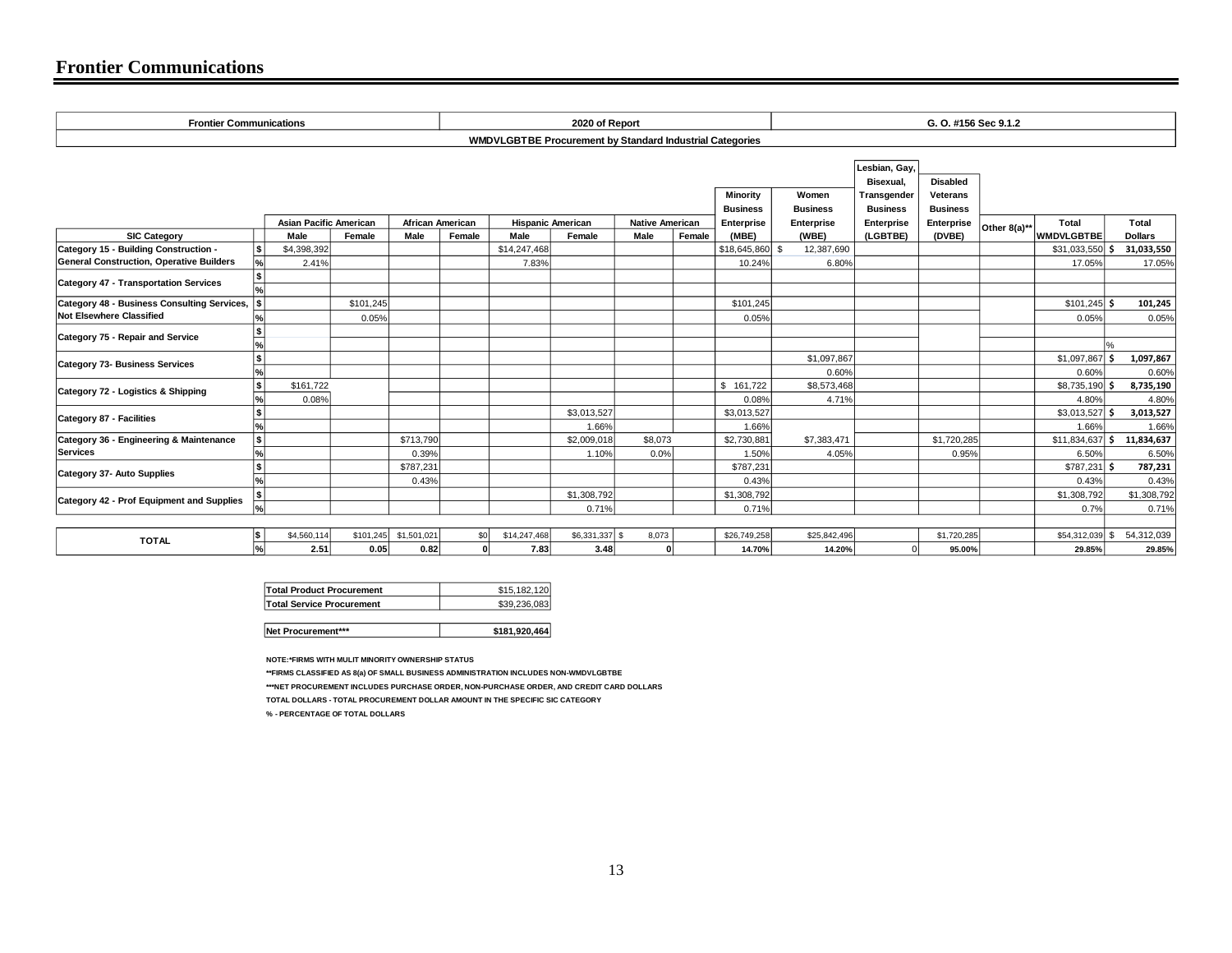```
Number of WMDVLGBTBE Suppliers and Revenue Reported to the Clearinghouse
Frontier Communications 2020 of Report G. O. #156 Sec 9.1.2 (D.11-05-019 & D.06-11-028)
```

|                      |                             | Data on Number of Suppliers |                                                                                           |                |              |                                 |                               |                    |               |                      |              |                    |  |
|----------------------|-----------------------------|-----------------------------|-------------------------------------------------------------------------------------------|----------------|--------------|---------------------------------|-------------------------------|--------------------|---------------|----------------------|--------------|--------------------|--|
|                      |                             |                             | <b>Revenue Reported to CHS</b>                                                            |                |              |                                 | Utility-Specific 2020 Summary |                    |               |                      |              |                    |  |
| # WMDVLGBTBEs        | <b>MBE</b>                  | <b>WBE</b>                  | LGBTBE                                                                                    | <b>DVBE</b>    | Other 8(a)*  | <b>Grand Total</b>              | <b>MBE</b>                    | <b>WBE</b>         | <b>LGBTBE</b> | <b>DVBE</b>          | Other 8(a)*  | <b>Grand Total</b> |  |
| Under \$1 million    | 5                           | $\mathbf 0$                 | $\mathbf 0$                                                                               | $\overline{4}$ | $^{\circ}$   | 9                               | 5                             | $\overline{2}$     | $\Omega$      | $\overline{4}$       | $\Omega$     | 11                 |  |
| Under \$5 million    | 11                          | 23                          | 0                                                                                         | 3              | $^{\circ}$   | 37                              | 11                            | 13                 | $\Omega$      | 3                    | $\Omega$     | 27                 |  |
| Under \$10 million   | $\overline{2}$              | $\overline{7}$              | 0                                                                                         | $\overline{2}$ | $\mathbf 0$  | 11                              | $\overline{7}$                | $\overline{2}$     | $\Omega$      | $\overline{2}$       | $\Omega$     | 11                 |  |
| Above \$10 million   | $\overline{2}$              | 10                          | $\mathbf 0$                                                                               | $\Omega$       | $\mathbf 0$  | 12                              | 13                            | 10                 | $\Omega$      | $\mathbf 0$          | $\Omega$     | 23                 |  |
| <b>TOTAL</b>         | 20                          | 40                          | 0                                                                                         | 9              | $\mathbf 0$  | 69                              | 36                            | 27                 | $\mathbf 0$   | 9                    | $\mathbf{0}$ | 69                 |  |
|                      |                             |                             |                                                                                           |                |              |                                 |                               |                    |               |                      |              |                    |  |
|                      |                             |                             |                                                                                           |                |              |                                 |                               |                    |               |                      |              |                    |  |
|                      |                             |                             |                                                                                           |                |              | <b>Revenue and Payment Data</b> |                               |                    |               |                      |              |                    |  |
|                      |                             |                             | <b>Revenue Reported to CHS</b>                                                            |                |              |                                 | Utility-Specific 2020 Summary |                    |               |                      |              |                    |  |
| <b>WMDVLGBTBE SM</b> | <b>MBE</b>                  | <b>WBE</b>                  | LGBTBE                                                                                    | <b>DVBE</b>    | Other 8(a)*  | <b>Grand Total</b>              | <b>MBE</b>                    | <b>WBE</b>         | <b>LGBTBE</b> | <b>DVBE</b>          | Other 8(a)*  | <b>Grand Total</b> |  |
| Under \$1 million    | 4.368.188                   | $\Omega$                    | 0                                                                                         | \$482.001      | $\mathbf{0}$ | 4.368.188 \$                    | $1.532.058$ S                 |                    | s             |                      |              |                    |  |
| Under \$5 million    | \$ 34,768,817               | s<br>98,716,500             | 0                                                                                         | \$7,793,283    | $\mathbf 0$  | 133,485,317 \$<br>s             | 19,020,847                    | 13.088.674<br>s.   | s             | $2,162,553$ \$<br>S. |              | 133,485,317<br>'s  |  |
| Under \$10 million   | \$ 65,297,620               | 35,527,537<br>s             | 0                                                                                         | \$10,348,578   | $\mathbf 0$  | 100,825,157 \$<br>s             | 446,748                       | \$ 12,243,051      | -S            |                      |              |                    |  |
| Above \$10 million   | \$630,608,265               | 498,202,900<br>s            | 0                                                                                         | $\mathbf 0$    | $\mathbf{0}$ | 945.149.967 \$                  | 7,640,392                     | 1,186,802 \$<br>s. |               |                      |              |                    |  |
| <b>TOTAL</b>         | \$695,905,885               | 632.446.937<br>s            | $\Omega$                                                                                  | $\mathbf 0$    | $^{\circ}$   | \$1.183.828.629                 | 28.640.045<br>s               |                    |               | 9.992.793<br>s.      |              | \$54,312,039       |  |
|                      |                             |                             |                                                                                           |                |              |                                 |                               |                    |               |                      |              |                    |  |
|                      |                             |                             | NOTE: * FIRMS CLASSIFIED AS 8(a) OF SMALL BUSINESS ADMINISTRATION INCLUDES NON-WMDVLGBTBE |                |              |                                 |                               |                    |               |                      |              |                    |  |
|                      | CHS: SUPPLIER CLEARINGHOUSE |                             |                                                                                           |                |              |                                 |                               |                    |               |                      |              |                    |  |
|                      |                             |                             |                                                                                           |                |              |                                 |                               |                    |               |                      |              |                    |  |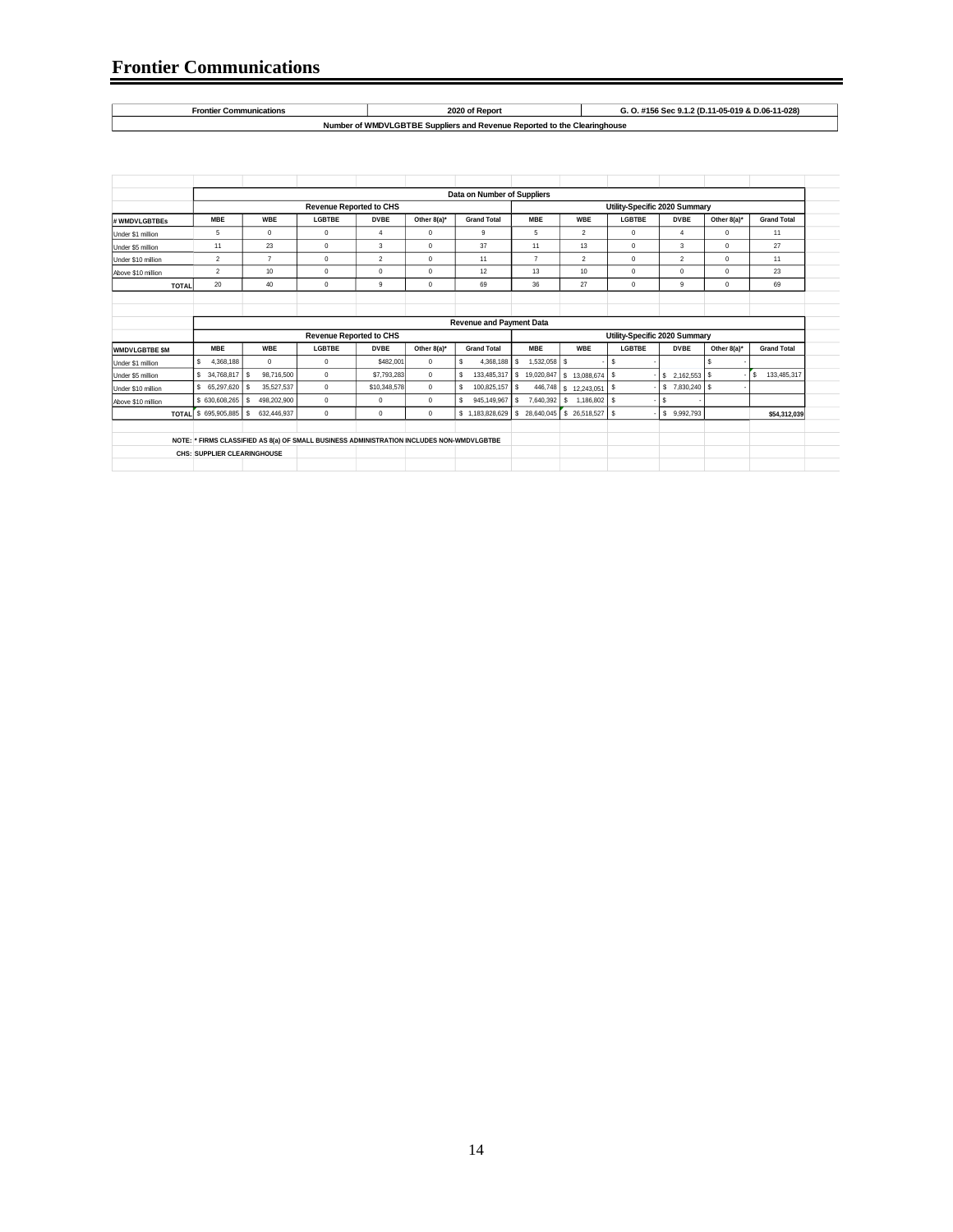| <b>Frontier Communications</b>                               | <b>2020</b> | G.O. #156 Sec. 9.1.2 |  |  |  |  |
|--------------------------------------------------------------|-------------|----------------------|--|--|--|--|
| <b>Description of WMDVLGBTBEs with CA Majority Workforce</b> |             |                      |  |  |  |  |

This information is not readily accessible and is not tracked by Frontier.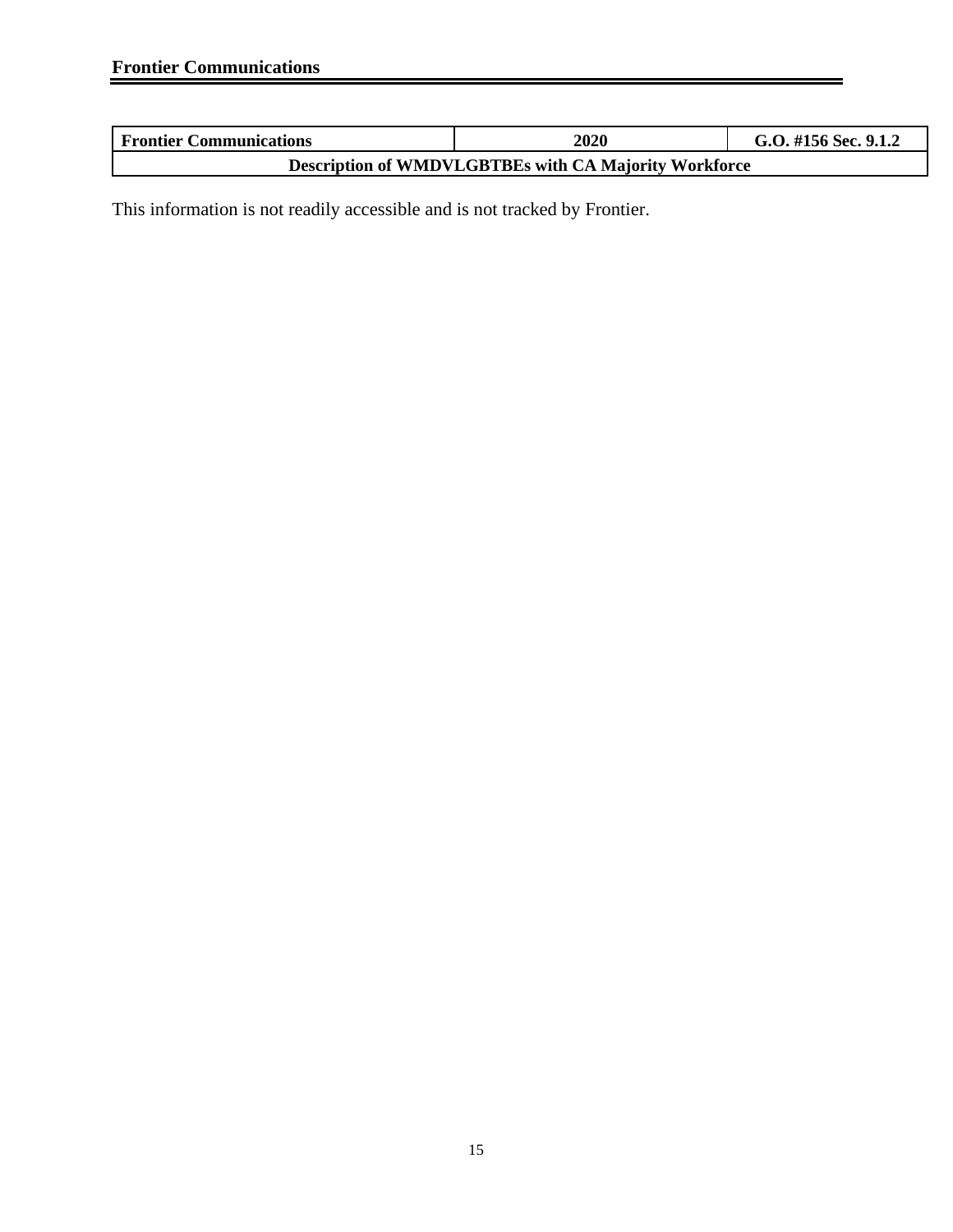# **ATTACHMENT C Page 8**

| <b>Name of Utility</b> | 2020 of Report                     | G.O. #156 Sec. 9.1.3 |  |
|------------------------|------------------------------------|----------------------|--|
|                        | <b>WMDVLGBTBE Program Expenses</b> |                      |  |

| <b>Expense Category</b>   | Year (Actual) |
|---------------------------|---------------|
| Wages                     | \$250,000     |
| <b>Other Employee</b>     |               |
| <b>Expenses</b>           | \$0           |
| <b>Program Expenses</b>   | \$7,500       |
| <b>Reporting Expenses</b> | \$89,000      |
| Training                  | \$0           |
| Consultants               | \$0           |
| Sponsorships              | \$80,000      |
| TOTAL                     | \$426,475     |

The following is a summary of Frontier's WMDVLGBTBE program expenses incurred in 2020.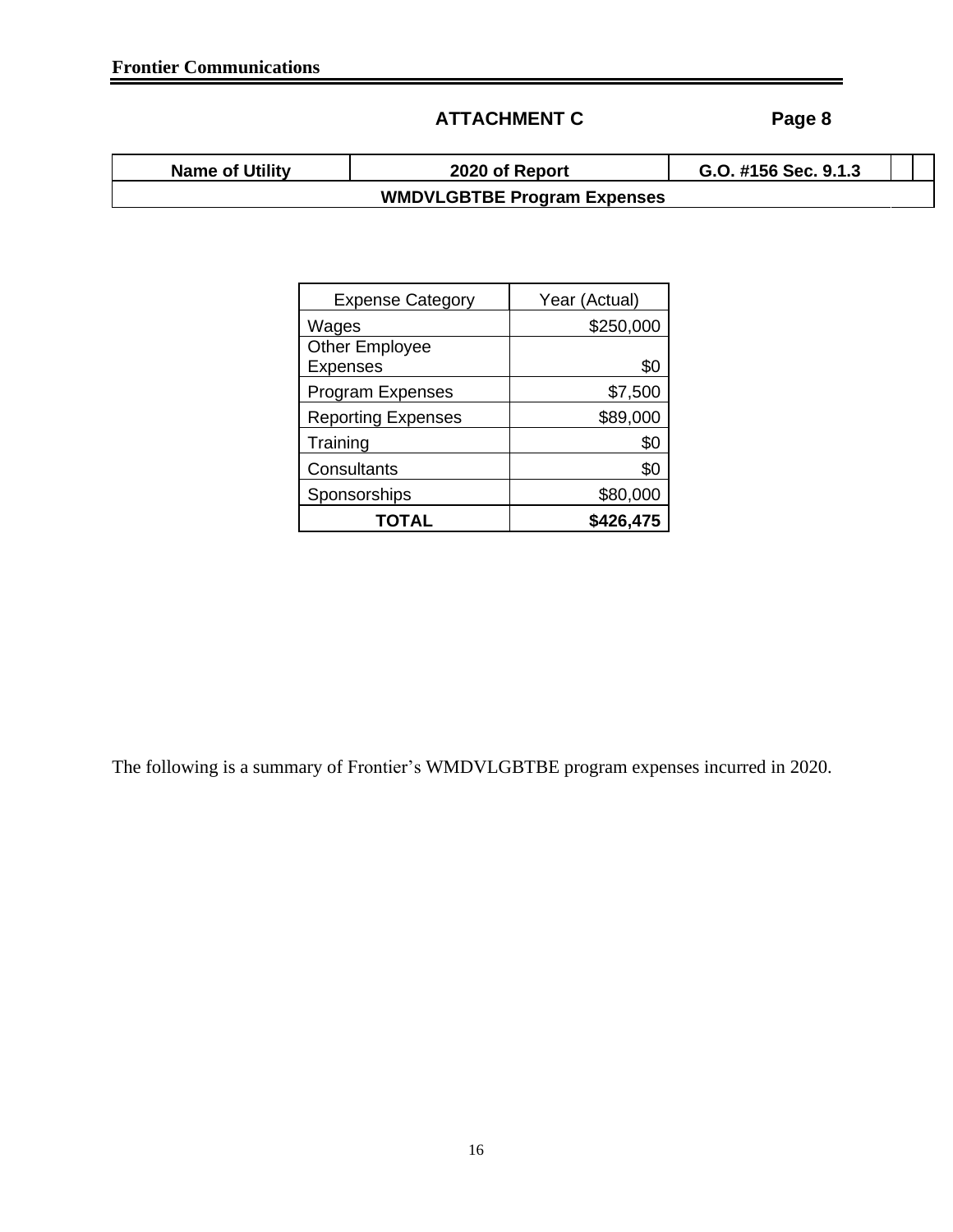## **9.1.4 A DESCRIPTION OF PROGRESS IN MEETING OR EXCEEDING SET GOALS AND AN EXPLANATION OF ANY CIRCUMSTANCES THAT MAY HAVE CAUSED THE UTILITY TO FALL SHORT OF ITS GOALS**

In 2020, Frontier spent (40.08%) of its procurement dollars with women, minority, and disabled veteran owned business enterprises. Frontier exceeded the GO 156 diversity spend goals for women and minority owned business enterprises. In 2020, Frontier's MWDVLGBTE spend increase in  $2<sup>nd</sup>$  tier in this area of historic spend by the needs of the business. Specifically, in contingent labor, operations and equipment distribution. Frontier understands that all supply chains are impacted by many factors to include but not limited to global financial, socio-economic and supply annually but we are confident that our diversity spend will grow as we work to stabilize our MWDVLGBTE base of suppliers for 2020 and beyond.

Frontier closely monitored progress and took additional steps to meet its WMDVLGBTBEs goals through the procurement opportunities associated with construction, outside plant and materials management. Frontier's supplier diversity team led a strategic cross-functional effort to identify key focus areas. The team targeted large and small Request for Proposals ("RFP") across the various products/services that had California spend impact. Some of these products and services included fiber optic cable, inside wire, network construction, and fiber to the premises ("FTTP"). The supplier diversity team worked directly with cross-functional teams to ensure that WMDVLGBTBE suppliers were considered for every opportunity.

The 2020 reported WMDVLGBTBEs overall expenditures of \$74,261,978 represents a year over year increase in WMDVLGBTBEs spend to the levels of our spend in 2018 extended growth. Although we have been working through our chapter 11 restructure process with anticipated final emergence late March, we have continued to focus on maintaining and growing our overall diversity spend. Once again late in 2020 Frontier as well as many utilities were impacted by the sale of one our diverse suppliers also utilized by the JU, they liquidated part of their ownership reducing our forecasted spend. Although unfortunate for the utilities it is a measure of success for our supplier and we wish them well. One of the primary goals of the program is to assist in the growth of diverse businesses, and this is a natural byproduct of business successes. Frontier is encouraged by the success of many businesses and remain steadfast in our commitment to provide opportunities for diverse businesses to succeed.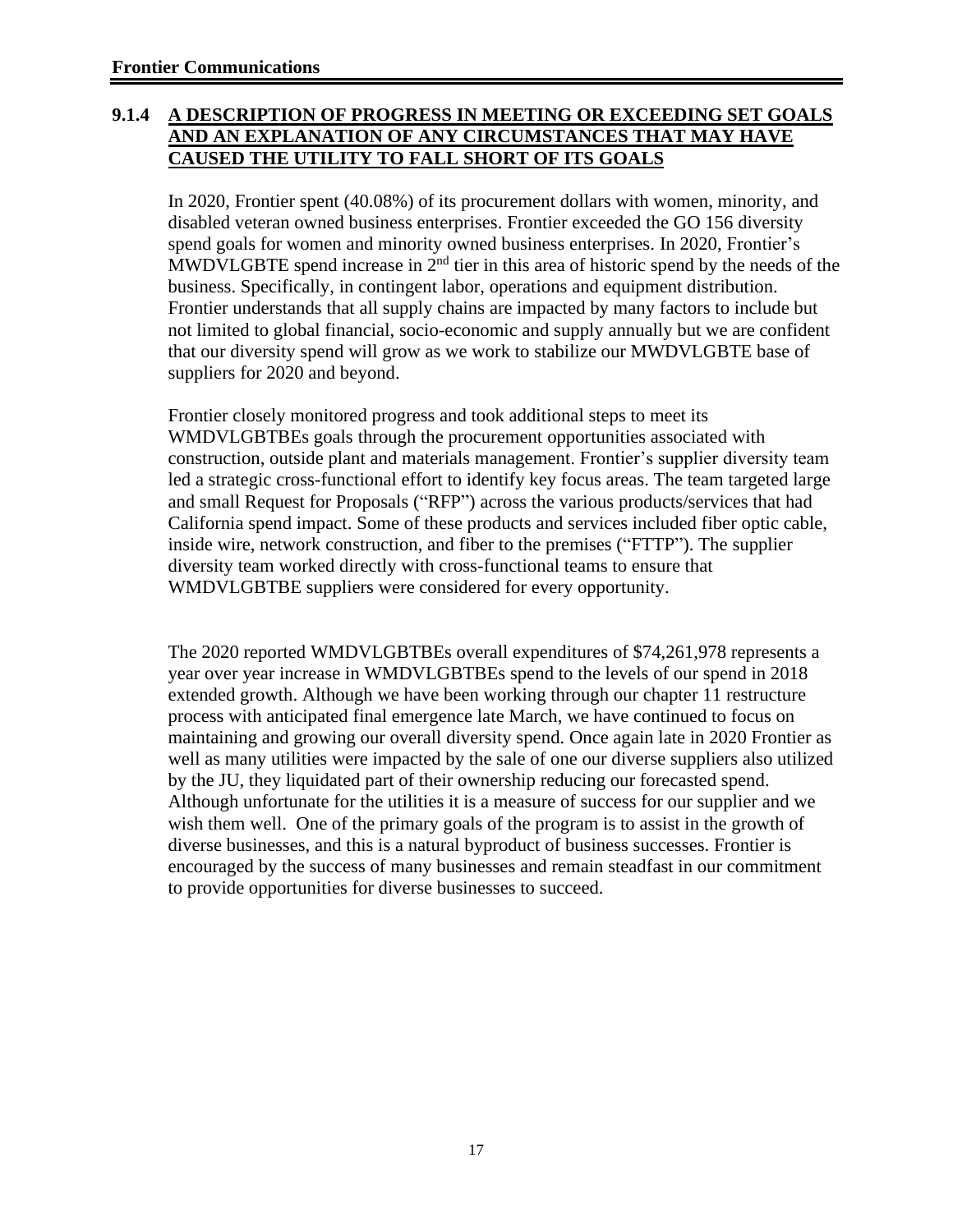#### **9.1.5 DESCRIPTION OF PRIME CONTRACTOR UTILIZATION OF WMDVLGBTBE SUBCONTRACTORS**

Frontier's supply chain/strategic sourcing department continued to focus on second tier spend that provided a direct means to increase contracting opportunities for WMDVLGBTBEs through prime supplier engagement.

Frontier's supply chain/strategic sourcing continues to review and renegotiated grandfathered agreements to ensure diversity clauses are included in applicable supplier agreements. We also requested that new suppliers certify WMDVLGBTBE status during initial registration via our online portal. Frontier's supply chain/strategic sourcing department also worked with prime suppliers to ensure utilization of diverse suppliers and to ensure they meet their utilization requirements. In addition, Frontier encouraged prime suppliers to explore areas of opportunity and expansion of WMDVLGBTBEs.

| Category          | 2016         | 2017         | 2018         | 2019         | 2020         |
|-------------------|--------------|--------------|--------------|--------------|--------------|
| <b>WMDVLGBTBE</b> | \$52,510,165 | \$80,824,211 | \$79,351,274 | \$65,723,894 | \$74,261,978 |
| <b>MBE</b> Total  | \$34,284,530 | \$51,273,093 | \$46,537,162 | \$33,116,334 | \$33,460,619 |
| <b>WBE</b> Total  | \$17,535,088 | \$27,765,467 | \$31,304,265 | \$29,387,114 | \$37,617,786 |
| <b>DVBE</b> Total | \$661,973    | \$1,785,651  | \$1,509,847  | \$3,220,114  | \$3,077,409  |
| <b>LGBT</b> Total | \$28,574     | \$0          | \$0          | \$0          | \$0          |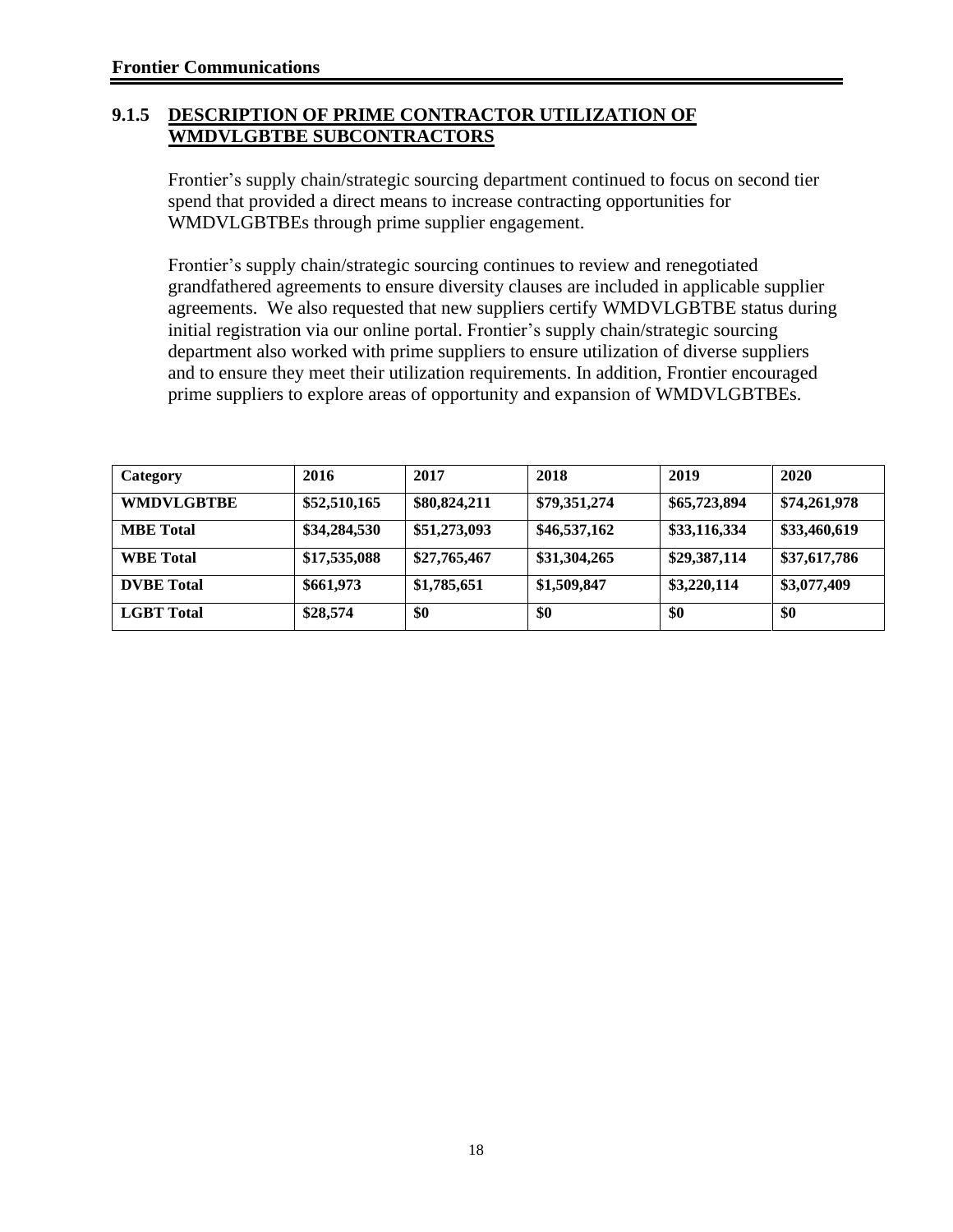#### **Frontier Communications**

| <b>Name of Utility</b> |                                   | 2020 Annual Report                                                   |                                                                                                                                                                                    | G.O. #156 Sec. 9.1.5                                   |                                                                                        |                                                                               |             |                                   |  |  |  |
|------------------------|-----------------------------------|----------------------------------------------------------------------|------------------------------------------------------------------------------------------------------------------------------------------------------------------------------------|--------------------------------------------------------|----------------------------------------------------------------------------------------|-------------------------------------------------------------------------------|-------------|-----------------------------------|--|--|--|
|                        |                                   | Summary of Prime Contractor Utilization of WMDVLGBTBE Subcontractors |                                                                                                                                                                                    |                                                        |                                                                                        |                                                                               |             |                                   |  |  |  |
|                        |                                   |                                                                      |                                                                                                                                                                                    |                                                        |                                                                                        |                                                                               |             |                                   |  |  |  |
|                        | <b>Minority</b><br>Male           | <b>Minority</b><br>Female                                            | Minority<br><b>Business</b><br><b>Enterprise</b><br>(MBE)                                                                                                                          | Women<br><b>Business</b><br><b>Enterprise</b><br>(WBE) | Lesbian, Gay,<br>Bisexual,<br>Transgender<br><b>Business</b><br>Enterprise<br>(LGBTBE) | <b>Disabled</b><br><b>Veterans</b><br><b>Business</b><br>Enterprise<br>(DVBE) | Other 8(a)* | <b>TOTAL</b><br><b>WMDVLGBTBE</b> |  |  |  |
| Direct \$              | \$19,047,927                      | \$9,557,560                                                          | \$28,605,487                                                                                                                                                                       | \$26,518,527                                           | \$0                                                                                    | \$2,402,793                                                                   | \$0         | \$57,526,807                      |  |  |  |
| Subcontracting \$      | \$179,246                         | \$4,331,691                                                          | \$4,331,601                                                                                                                                                                        | \$2,868,919                                            | \$0                                                                                    | \$817,321                                                                     | \$0         | \$8,187,087                       |  |  |  |
| Total \$               | \$19,227,173                      | \$13,889,161                                                         | \$22,116,334                                                                                                                                                                       | \$29,387,446                                           | \$0                                                                                    | \$3,220,114                                                                   | \$0         | \$65,723,894                      |  |  |  |
| Direct %               | 9.71%                             | 4.86%                                                                | 1457.00%                                                                                                                                                                           | 13.52%                                                 | 0.00%                                                                                  | 1.22%                                                                         | 0.00%       | 29.31%                            |  |  |  |
| Subcontracting %       | 0.09%                             | 2.20%                                                                | 2.29%                                                                                                                                                                              | 1.27%                                                  | 0.00%                                                                                  | 0.41%                                                                         | 0.00%       | 4.16%                             |  |  |  |
| Total %                | 9.80%                             | 7.07%                                                                | 16.87%                                                                                                                                                                             | 14.98%                                                 | 0.00%                                                                                  | 1.63%                                                                         | 0.00%       | 33.47%                            |  |  |  |
| Net Procurement**      |                                   | \$196,109,399                                                        |                                                                                                                                                                                    |                                                        |                                                                                        |                                                                               |             |                                   |  |  |  |
|                        |                                   |                                                                      |                                                                                                                                                                                    |                                                        |                                                                                        |                                                                               |             |                                   |  |  |  |
|                        |                                   |                                                                      | NOTE: *FIRMS CLASSIFIED AS 8(a) OF SMALL BUSINESS ADMINISTRATION INCLUDES NON-WMDVLGBTBE<br>**NET PROCUREMENT INCLUDES PURCHASE ORDER, NON-PURCHASE ORDER, AND CREDIT CARD DOLLARS |                                                        |                                                                                        |                                                                               |             |                                   |  |  |  |
|                        | % - PERCENTAGE OF NET PROCUREMENT |                                                                      |                                                                                                                                                                                    |                                                        |                                                                                        |                                                                               |             |                                   |  |  |  |
|                        | Direct - DIRECT PROCUREMENT       |                                                                      |                                                                                                                                                                                    |                                                        |                                                                                        |                                                                               |             |                                   |  |  |  |
|                        | Sub-SUBCONTRACTOR PROCUREMENT     |                                                                      |                                                                                                                                                                                    |                                                        |                                                                                        |                                                                               |             |                                   |  |  |  |
|                        |                                   |                                                                      |                                                                                                                                                                                    |                                                        |                                                                                        |                                                                               |             |                                   |  |  |  |
|                        |                                   |                                                                      |                                                                                                                                                                                    |                                                        |                                                                                        |                                                                               |             |                                   |  |  |  |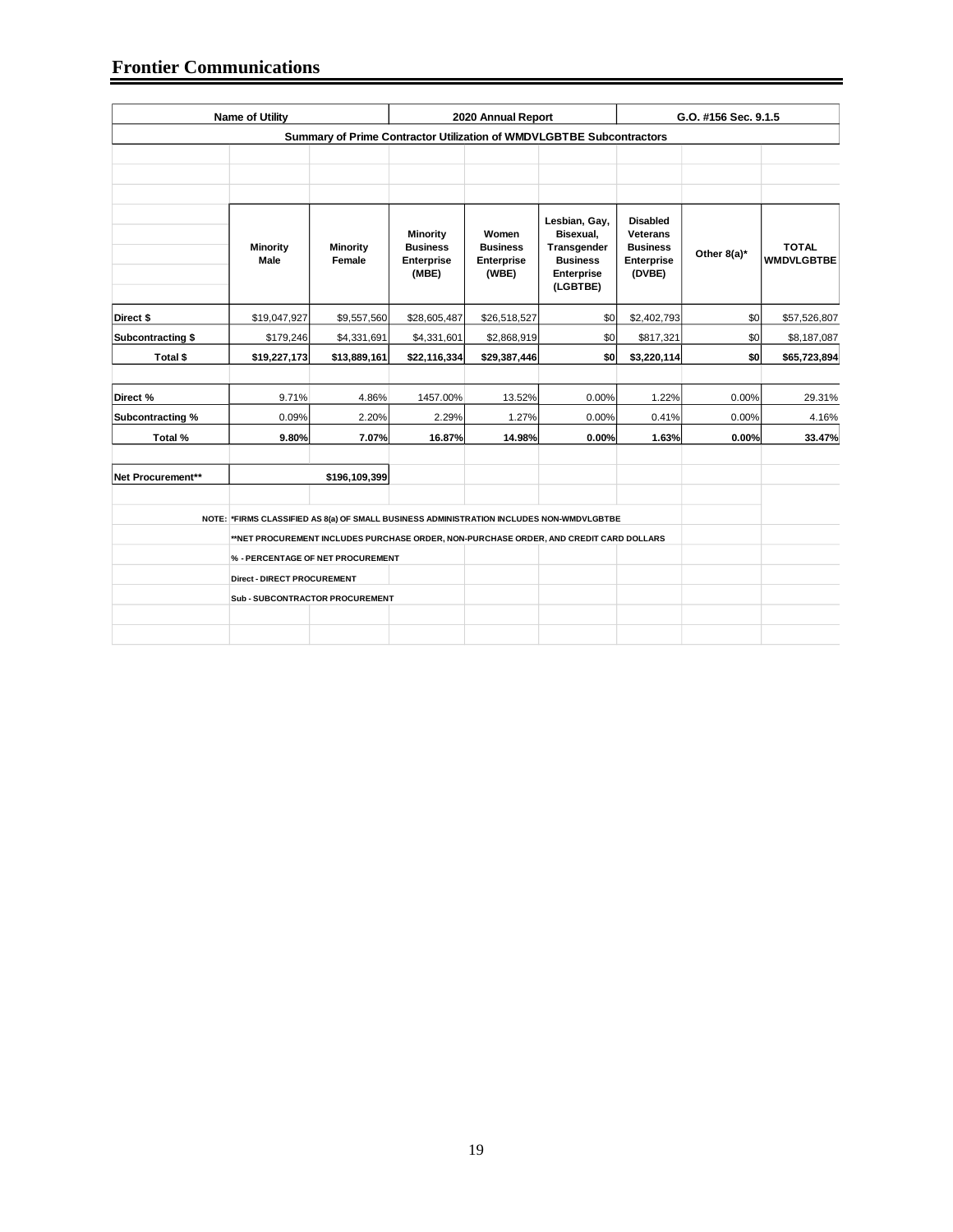## **9.1.6 A LIST OF WMDVLGBTBE COMPLAINTS RECEIVED DURING THE PAST YEAR, ACCOMPANIED BY A BRIEF DESCRIPTION OF THE NATURE OF EACH COMPLAINT AND ITS RESOLUTION OR CURRENT STATUS:**

Frontier continued its internal appeals process as outlined in GO 156, Section 7, to accept, review and resolve complaints relating to Frontier's supplier diversity program. Frontier did not receive any formal complaints filed with the CPUC in connection with its program during the 2020 reporting period.

#### **9.1.7 A DESCRIPTION OF ANY EFFORTS MADE TO RECRUIT WMDVLGBTBe SUPPLIERS OF PRODUCTS OR SERVICES IN PURCHASING CATEGORIES WHERE WMDVLGBTBE UTILIZATION HAS BEEN LOW, SUCH AS LEGAL AND FINANCIAL SERVICES, FUEL PROCUREMENT, AND AREAS THAT ARE CONSIDERED HIGHLY TECHNICAL IN NATURE.**

Frontier continued to focus on areas of low utilization. To identify diverse suppliers in areas of low utilization, Frontier has:

- Searched for WMDVLGBTBE's within the low utilization categories to make contact and develop relationships that may lead to procurement opportunities.
- Worked actively with other utilities to share ideas on how to identify and solicit new WMDVLGBTBE's.
- Worked with WMDVLGBTBE's that are not certified with the Clearinghouse to complete the necessary documentation to become certified.
- Collaborated with the Small Business Association to identify small minority businesses for procurement opportunities.

## **9.1.11 WMDVLGBTBE FUEL PROCUREMENT**

Not Applicable

#### **10.0 2021 ANNUAL PLAN**

#### **10.1.1 WMDVLGBTBE SHORT-TERM, MID-TERM AND LONG-TERM GOALS**

GO 156, Section 10.1.1 requires that the annual plan include a discussion of the short-, mid- and long-term goals as required by Section 8. Frontier has provided these goals on the attached spreadsheet, with a breakdown by Standard Industrial Classification ("SIC") Major Group, and Product category, for the utilization of WMDVLGBTBE vendors. Frontier's goals recognize our continued commitment to provide WMDVLGBTBE's opportunities.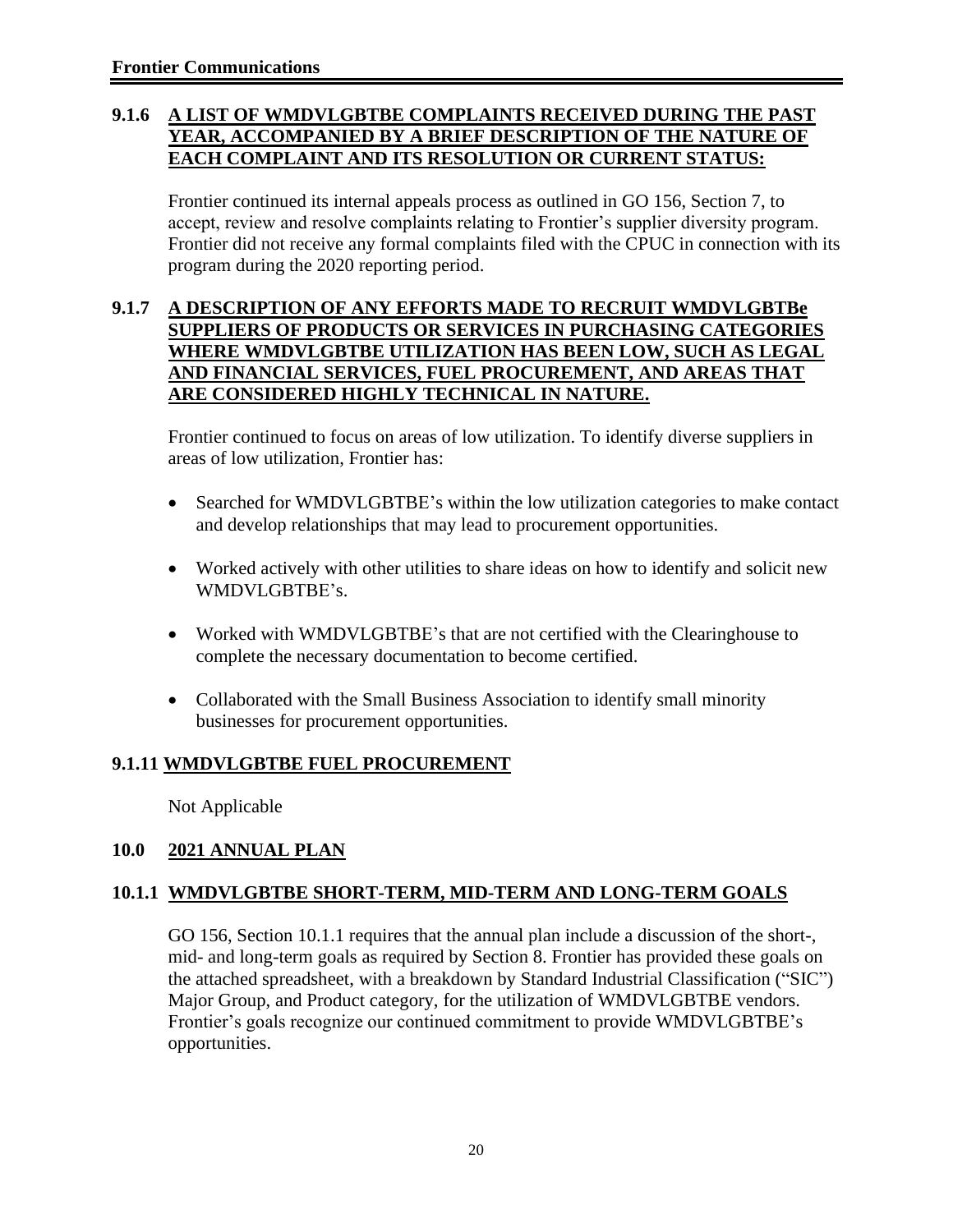#### **Frontier Communications**

|                                                                                              | Frontier                                           |                                                 |                                                                                                           |                                                                        |                   |                                                    |                                                 | 2020 of Report                                                                                         |                                                                 |                                                                                   |                                                    |                                                 | G.O. #156 Sec. 10.1.1                                                                                   |                                                                        |                   |
|----------------------------------------------------------------------------------------------|----------------------------------------------------|-------------------------------------------------|-----------------------------------------------------------------------------------------------------------|------------------------------------------------------------------------|-------------------|----------------------------------------------------|-------------------------------------------------|--------------------------------------------------------------------------------------------------------|-----------------------------------------------------------------|-----------------------------------------------------------------------------------|----------------------------------------------------|-------------------------------------------------|---------------------------------------------------------------------------------------------------------|------------------------------------------------------------------------|-------------------|
|                                                                                              |                                                    |                                                 |                                                                                                           |                                                                        |                   |                                                    |                                                 |                                                                                                        |                                                                 | WMDVLGBTBE Annual SHORT, MID, AND LONG-TERM Goals by Product and Service Category |                                                    |                                                 |                                                                                                         |                                                                        |                   |
|                                                                                              |                                                    |                                                 |                                                                                                           |                                                                        |                   |                                                    |                                                 |                                                                                                        |                                                                 |                                                                                   |                                                    |                                                 |                                                                                                         |                                                                        |                   |
|                                                                                              | Minority<br><b>Business</b><br>Enterprise<br>(MBE) | Women<br><b>Business</b><br>Enterprise<br>(WBE) | Short-Term 2021<br>Lesbian, Gay,<br>Bisexual,<br>Transgender<br><b>Business</b><br>Enterprise<br>(LGBTBE) | Disabled<br>Veterans<br><b>Business</b><br>Enterprise<br>(DVBE)        | <b>WMDVLGBTBE</b> | Minority<br><b>Business</b><br>Enterprise<br>(MBE) | Women<br><b>Business</b><br>Enterprise<br>(WBE) | Mid-Term 2022<br>esbian, Gay,<br>Bisexual,<br>Transgender<br><b>Business</b><br>Enterprise<br>(LGBTBE) | Disabled<br>Veterans<br><b>Business</b><br>Enterprise<br>(DVBE) | <b>WMDVLGBTBE</b>                                                                 | Minority<br><b>Business</b><br>Enterprise<br>(MBE) | Women<br><b>Business</b><br>Enterprise<br>(WBE) | Long-Term 2023<br>esbian, Gay,<br>Bisexual,<br>Transgender<br><b>Business</b><br>Enterprise<br>(LGBTBE) | Disabled<br>Veterans<br><b>Business</b><br>Enterprise<br>(DVBE)        | <b>WMDVLGBTBE</b> |
| <b>Products</b>                                                                              |                                                    |                                                 |                                                                                                           |                                                                        |                   |                                                    |                                                 |                                                                                                        |                                                                 |                                                                                   |                                                    |                                                 |                                                                                                         |                                                                        |                   |
| 34. Fabricated Products & Transport Equip                                                    | 0.00%                                              | 1.00%                                           | 0.00%                                                                                                     | 6.00%                                                                  | 7.00%             | 1.50%                                              | 0.00%                                           | 0.00%                                                                                                  | 7.00%                                                           | 8.50%                                                                             | 2.00%                                              | 1.00%                                           | 0.00%                                                                                                   | 10.00%                                                                 | 13.00%            |
| 35. Industrial & Computer Machinery                                                          | 1.20%                                              | 0.80%                                           | 0.00%                                                                                                     | 0.00%                                                                  | 2.00%             | 2.00%                                              | 1.00%                                           | 0.00%                                                                                                  | 0.00%                                                           | 3.00%                                                                             | 2.00%                                              | 3.00%                                           | 0.00%                                                                                                   | 0.00%                                                                  | 5.00%             |
| 36. Electrical Equipment Components                                                          | 4.50%                                              | 1.50%                                           | 0.00%                                                                                                     | 0.00%                                                                  | 6.00%             | 4.50%                                              | 1.50%                                           | 0.00%                                                                                                  | 0.00%                                                           | 0.00%                                                                             | 0.00%                                              | 0.00%                                           | 0.00%                                                                                                   | 0.00%                                                                  | 0.00%             |
| 38. Measurement Equipment<br>50. Durable Goods                                               | 0.00%<br>0.00%                                     | 1.00%<br>0.00%                                  | 0.00%<br>0.00%                                                                                            | 0.00%<br>0.00%                                                         | 1.00%<br>0.00%    | 0.00%<br>0.00%                                     | 0.00%<br>0.00%                                  | 1.00%<br>0.00%                                                                                         | 0.00%<br>0.00%                                                  | 0.00%<br>0.00%                                                                    | 0.00%<br>0.00%                                     | 0.00%<br>0.00%                                  | 2.00%<br>0.00%                                                                                          | 0.00%<br>0.00%                                                         | 2.00%<br>0.00%    |
| 51. Wholesale Trade - Nondurable goods                                                       | 0.00%                                              | 0.00%                                           | 0.00%                                                                                                     | 0.00%                                                                  | 0.00%             | 0.00%                                              | 0.00%                                           | 0.00%                                                                                                  | 0.00%                                                           | 0.00%                                                                             | 0.00%                                              | 0.00%                                           | 0.00%                                                                                                   | 0.00%                                                                  | 0.00%             |
|                                                                                              | 0.00%                                              | 0.00%                                           | 0.00%                                                                                                     | 0.00%                                                                  | 0.00%             | 0.00%                                              | 0.00%                                           | 0.00%                                                                                                  | 0.00%                                                           | 0.00%                                                                             | 0.00%                                              | 0.00%                                           | 0.00%                                                                                                   | 0.00%                                                                  | 0.00%             |
|                                                                                              | 0.00%                                              | 0.00%                                           | 0.00%                                                                                                     | 0.00%                                                                  | 0.00%             | 0.00%                                              | 0.00%                                           | 0.00%                                                                                                  | 0.00%                                                           | 0.00%                                                                             | 0.00%                                              | 0.00%                                           | 0.00%                                                                                                   | 0.00%                                                                  | $0.00\%$          |
|                                                                                              | 0.00%                                              | 0.00%                                           | 0.00%                                                                                                     | 0.00%                                                                  | 0.00%             | 0.00%                                              | 0.00%                                           | 0.00%                                                                                                  | 0.00%                                                           | 0.00%                                                                             | 0.00%                                              | 0.00%                                           | 0.00%                                                                                                   | 0.00%                                                                  | 0.00%             |
| Subtotal                                                                                     | 0.00%<br>5.70%                                     | 0.00%<br>3.30%                                  | 0.00%<br>0.00%                                                                                            | 0.00%<br>6.00%                                                         | 0.00%<br>16.00%   | 0.00%<br>8.00%                                     | 0.00%<br>2.50%                                  | 0.00%<br>1.00%                                                                                         | 0.00%<br>7.00%                                                  | 0.00%<br>18.50%                                                                   | 0.00%<br>4.00%                                     | 0.00%<br>3.00%                                  | 0.00%<br>2.00%                                                                                          | 0.00%<br>10.00%                                                        | 0.00%<br>20.00%   |
|                                                                                              |                                                    |                                                 |                                                                                                           |                                                                        |                   |                                                    |                                                 |                                                                                                        |                                                                 |                                                                                   |                                                    |                                                 |                                                                                                         |                                                                        |                   |
|                                                                                              | Minority<br><b>Business</b><br>Enterprise<br>(MBE) | Women<br><b>Business</b><br>Enterprise<br>(WBE) | Lesbian, Gay,<br>Bisexual,<br><b>Transgender</b><br><b>Business</b><br>Enterprise<br>(LGBTBE)             | <b>Disabled</b><br>Veterans<br><b>Business</b><br>Enterprise<br>(DVBE) | <b>WMDVLGBTBE</b> | Minority<br><b>Business</b><br>Enterprise<br>(MBE) | Women<br><b>Business</b><br>Enterprise<br>(WBE) | Lesbian, Gay,<br>Bisexual,<br>Transgender<br><b>Business</b><br>Enterprise<br>(LGBTBE)                 | Disabled<br>Veterans<br><b>Business</b><br>Enterprise<br>(DVBE) | <b>WMDVLGBTBE</b>                                                                 | Minority<br><b>Business</b><br>Enterprise<br>(MBE) | Women<br><b>Business</b><br>Enterprise<br>(WBE) | Lesbian, Gay,<br>Bisexual,<br>Transgender<br><b>Business</b><br>Enterprise<br>(LGBTBE)                  | <b>Disabled</b><br>Veterans<br><b>Business</b><br>Enterprise<br>(DVBE) | <b>WMDVLGBTBE</b> |
| <b>Services</b>                                                                              |                                                    |                                                 |                                                                                                           |                                                                        |                   |                                                    |                                                 |                                                                                                        |                                                                 |                                                                                   |                                                    |                                                 |                                                                                                         |                                                                        |                   |
| Category 15 - Building Construction - General                                                | 6.00%                                              | 5.00%                                           | 0.50%                                                                                                     | 2.00%                                                                  | 13.50%            | 7.00%                                              | 5.75%                                           | 1.00%                                                                                                  | 3.00%                                                           | 16.75%                                                                            | 8.00%                                              | 5.75%                                           | 1.50%                                                                                                   | 3.00%                                                                  | 18.25%            |
| <b>Category 47 - Transportation Services</b>                                                 | 5.00%<br>3.00%                                     | 0.75%<br>4.00%                                  | 0.00%<br>0.00%                                                                                            | 0.00%<br>1.00%                                                         | 5.75%<br>8.25%    | 6.00%<br>3.25%                                     | 0.00%<br>4.00%                                  | 0.00%<br>0.00%                                                                                         | 0.00%<br>0.00%                                                  | 6.00%<br>7.25%                                                                    | 7.00%<br>2.00%                                     | 0.00%<br>5.00%                                  | 0.00%<br>1.00%                                                                                          | 0.00%<br>1.00%                                                         | 7.00%<br>9.00%    |
| Category 48 - Business Consulting Services, M<br>Category 75 - Automotive Repair and Service | 0.00%                                              | 0.00%                                           | 0.00%                                                                                                     | 0.00%                                                                  | 0.00%             | 0.00%                                              | 0.00%                                           | 0.00%                                                                                                  | 0.00%                                                           | 0.00%                                                                             | 0.00%                                              | 0.00%                                           | 0.00%                                                                                                   | 0.00%                                                                  | 0.00%             |
| <b>Category 73- Business Services</b>                                                        | 7.00%                                              | 3.00%                                           | 0.00%                                                                                                     | 0.00%                                                                  | 10.00%            | 8.00%                                              | 3.00%                                           | 0.00%                                                                                                  | 0.00%                                                           | 11.00%                                                                            | 8.50%                                              | 4.00%                                           | 0.00%                                                                                                   | 0.00%                                                                  | 12.50%            |
| Category 72 - Logistics & Shipping                                                           | 4.00%                                              | 0.00%                                           | 0.00%                                                                                                     | 0.00%                                                                  | 4.00%             | 4.75%                                              | 0.00%                                           | 0.00%                                                                                                  | 0.00%                                                           | 4.75%                                                                             | 2.00%                                              | 0.00%                                           | 0.00%                                                                                                   | 1.00%                                                                  | 3.00%             |
| Category 87 - Facilities                                                                     | 0.00%                                              | 0.00%                                           | 0.75%                                                                                                     | 0.00%                                                                  | 0.75%             | 0.00%                                              | 0.00%                                           | 0.00%                                                                                                  | 0.00%                                                           | 0.00%                                                                             | 0.00%                                              | 0.00%                                           | 0.00%                                                                                                   | 0.00%                                                                  | 0.00%             |
|                                                                                              | 0.00%<br>0.00%                                     | 0.00%<br>0.00%                                  | 0.00%<br>0.00%                                                                                            | 0.00%<br>0.00%                                                         | 0.00%<br>0.00%    | 0.00%<br>0.00%                                     | 0.25%<br>0.00%                                  | 0.00%<br>0.00%                                                                                         | 0.00%<br>0.00%                                                  | 0.25%<br>0.00%                                                                    | 0.00%<br>0.00%                                     | 0.25%<br>0.00%                                  | 0.00%<br>0.00%                                                                                          | 0.00%<br>0.00%                                                         | 0.25%<br>0.00%    |
|                                                                                              | 0.00%                                              | 0.00%                                           | 0.00%                                                                                                     | 0.00%                                                                  | 0.00%             | 0.00%                                              | 0.00%                                           | 0.00%                                                                                                  | 0.00%                                                           | 0.00%                                                                             | 0.00%                                              | 0.00%                                           | 0.00%                                                                                                   | 0.00%                                                                  | 0.00%             |
|                                                                                              | 0.00%                                              | 0.00%                                           | 0.00%                                                                                                     | 0.00%                                                                  | 0.00%             | 0.00%                                              | 0.00%                                           | 0.00%                                                                                                  | 0.00%                                                           | 0.00%                                                                             | 0.00%                                              | 0.00%                                           | 0.00%                                                                                                   | 0.00%                                                                  | 50.00%            |
|                                                                                              | 25.00%                                             | 12.75%                                          | 1.25%                                                                                                     | 3.00%                                                                  | 42.00%            | 29.00%                                             | 13.00%                                          | 1.00%                                                                                                  | 3.00%                                                           | 46.00%                                                                            | 29.50%                                             | 15.00%                                          | 1.50%                                                                                                   | 4.00%                                                                  | 50.00%            |
|                                                                                              |                                                    |                                                 |                                                                                                           |                                                                        |                   |                                                    |                                                 |                                                                                                        |                                                                 |                                                                                   |                                                    |                                                 |                                                                                                         |                                                                        |                   |
|                                                                                              |                                                    |                                                 |                                                                                                           |                                                                        |                   | 21                                                 |                                                 |                                                                                                        |                                                                 |                                                                                   |                                                    |                                                 |                                                                                                         |                                                                        |                   |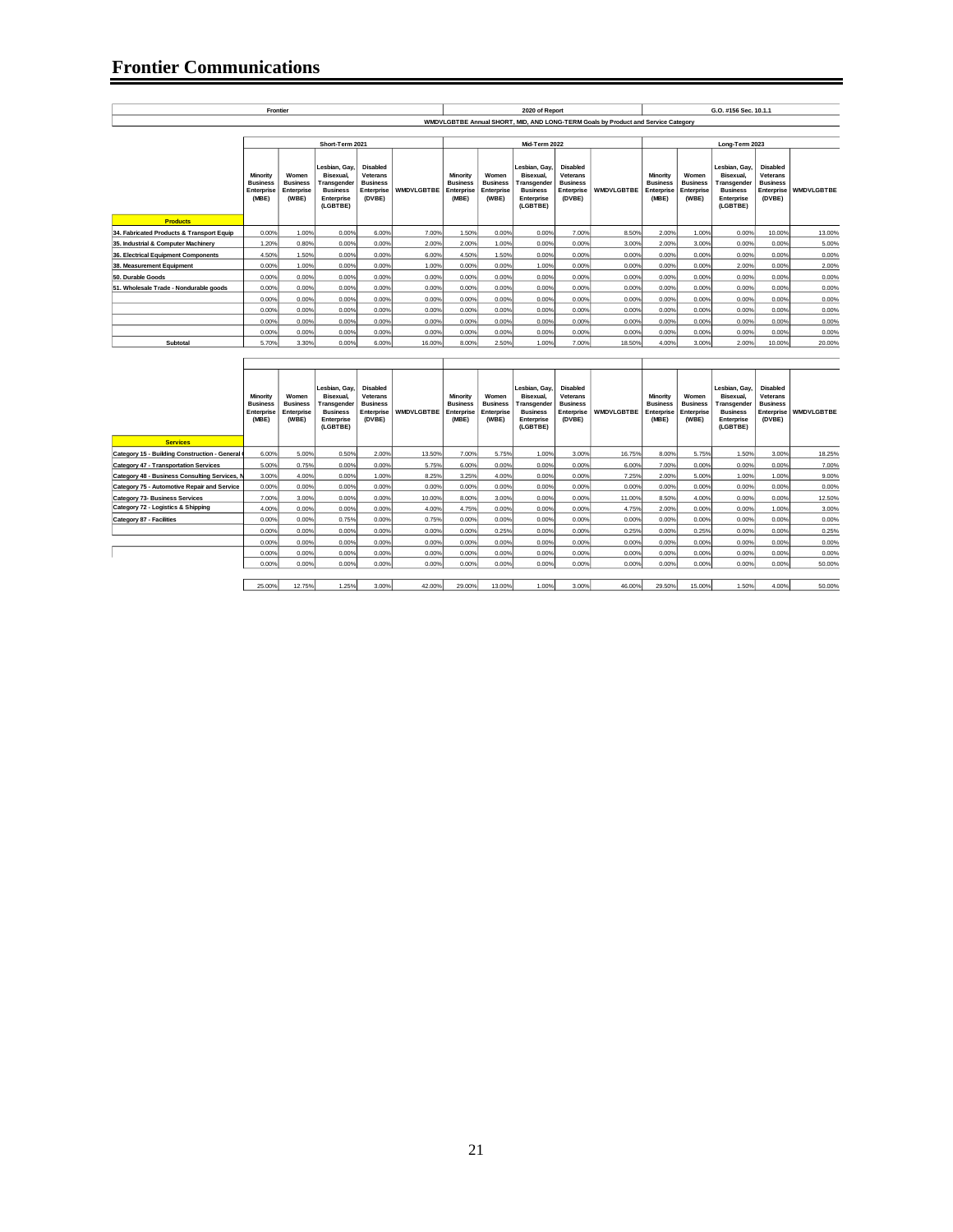#### **10.1.2 A DESCRIPTION OF WMDVLGBTBE PROGRAM INTERNAL AND EXTERNAL ACTIVITIES PLANNED FOR THE NEXT CALENDAR YEAR:**

#### **PLANNED WMDVLGBTBE PROGRAM ACTIVITIES FOR 2021**

Frontier is committed to continuing to strengthen its supplier diversity results. Frontier's supplier diversity team will lead internal and external activities to further develop our program and increase opportunities for WMDVLGBTBEs. A summary of these activities is described below:

## **INTERNAL PROGRAM ACTIVITIES**

- Develop and implement strategic plans to increase commitments to existing diverse suppliers and to provide opportunities for suppliers in low utilization areas based on quarterly review forecasting.
- Maintain supplier diversity's participation on cross-functional teams for RFPs and contracts to drive inclusion of diverse suppliers as subcontractors/2nd tier vendors in Frontier procurement opportunities.
- Partner and collaborate with internal business leaders to develop and implement strategies to increase diverse spend.
- Partner with sourcing and strategic prime suppliers to ensure multi-tier diversity inclusion.
- Communicate Frontier's short and long-term supplier diversity related strategic directions to key internal stakeholders.
- Regularly monitor, review and analyze reports to track progress to ensure diversity initiatives are being executed.
- Continue to collaborate with minority and non-minority advocacy organizations and prime contractors to support doing business with and encourage economic development of WMLGBTDVBE's.
- Continue to place high priority to encourage Frontier's prime suppliers to diversify their base of WMLGBTDVBE suppliers and subcontractors and develop relationships that will be mutually beneficial.
- Continue to work with local community-based organizations to identify suppliers as well as the Supplier Clearinghouse database and National Gay & Lesbian Chamber of Commerce to locate LGBTBE suppliers.

## **EXTERNAL PROGRAM ACTIVITIES**

Frontier will continue to develop its supplier diversity program, with an emphasis on outreach to the supplier community, web-based tools to allow effective supplier access,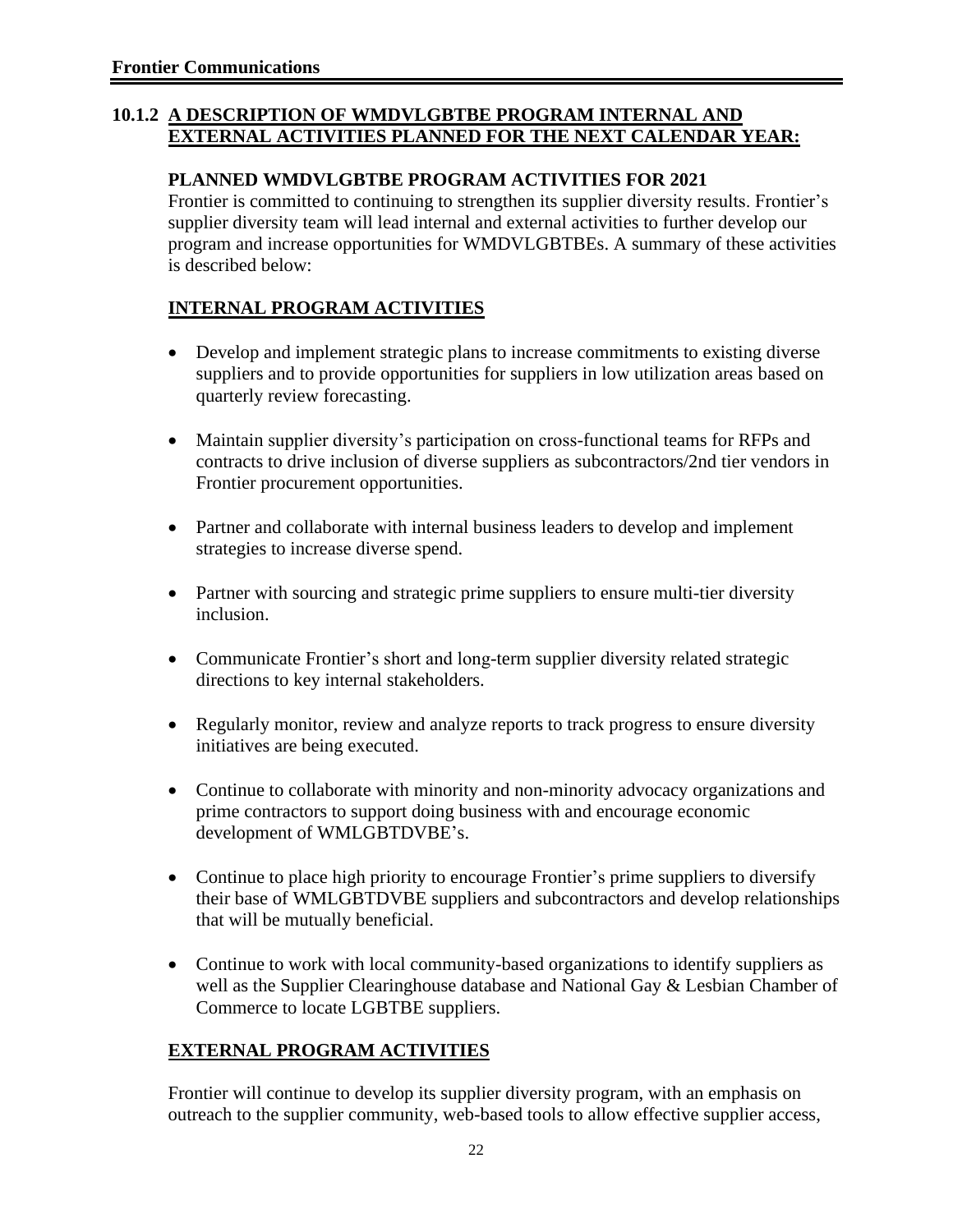and the development of best practices. Frontier will also closely monitor opportunities to increase spending results, to promote supplier diversity and to meet its objectives, including:

- Work with various chambers of commerce and business associations to conduct oneon-one meetings between WMDVLGBTBE's and Frontier's sourcing leaders to discuss both current opportunities in California and general Frontier requirements for the applicable product or service.
- Participate in local, regional and national supplier diversity events such as: conferences, forums, symposiums, trade fairs and workshops to build awareness of Frontier's procurement requirements by participating in business matchmaking and one-on-one supplier meetings.
- Work closely with prime suppliers to ensure they meet their 2nd tier utilization requirements and review and expand areas of opportunity for diverse spend.

#### **10.1.3 PLANS FOR RECRUITING WMDVLGBTBE VENDORS OF LOW UTILIZED AREAS:**

Frontier will continue to:

- Develop and implement strategic plans to increase commitments to existing diverse suppliers and to provide opportunities for suppliers in low utilization areas.
- Work with community organizations to drive diverse participation in Frontier sourcing opportunities.
- Benchmark with other utilities to identify diverse suppliers in low utilization areas.
- Increase supplier diversity's participation on cross functional teams for RFPs for services that historically have lower levels of diverse spend including alternate sales channels, network electronics and professional services to drive inclusion of diverse suppliers for procurement opportunities.

#### **10.1.4 PLANS FOR SEEKING AND/OR RECRUITING WMDVLGBTBE VENDORS IN ANY EXCLUDED CATEGORY AND AREAS WHERE SUPPLIERS ARE CURRENTLY UNAVAILABLE**

The CPUC issued Decision 05-11-024 on November 13, 2005 in which it eliminated the use of exclusions in reporting diversity procurement results. Frontier has not used exclusions in providing this report.